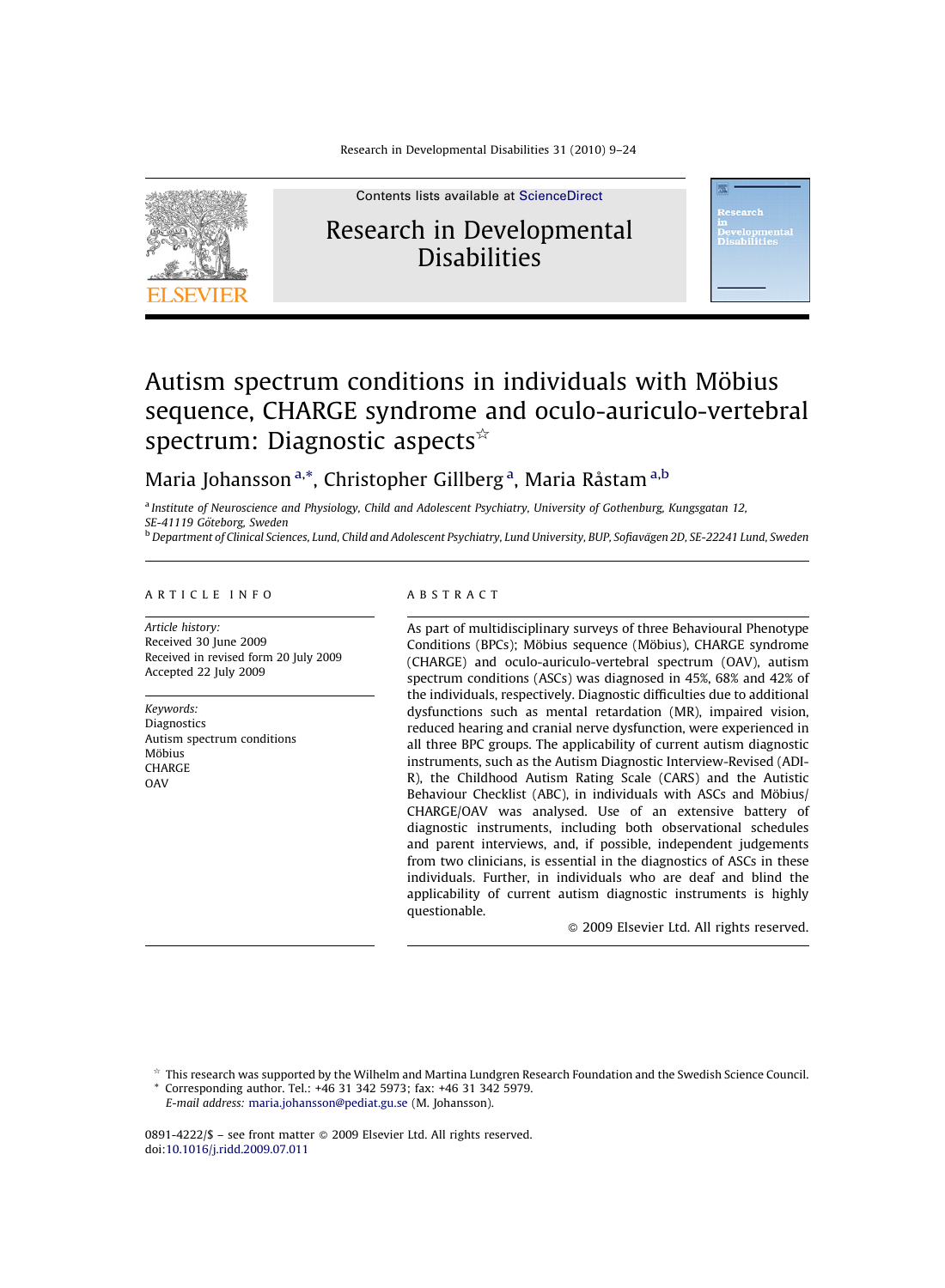# 1. Introduction

### 1.1. Coexisting disabilities in individuals with ASCs

Population-based studies have shown that people with ASCs, diagnosed in accordance with the Diagnostic and Statistical Manual of Mental Disorders (DSM) system, often have mental retardation  $(MR)<sup>1</sup>$  visual and/or hearing impairment [\(Steffenburg, 1991\)](#page-15-0). Seventy to 90% of children with autistic disorder (AD) have been reported to have MR ([Gillberg & Coleman, 2000\)](#page-14-0). [Rosenhall, Nordin,](#page-15-0) Sandström, Ahlsén, and Gillberg (1999) described hearing problems (including profound hearing loss/ deafness) in 10% of Swedish children and adolescents with autism  $(n=199)$ . Only 31% of Swedish children with AD/autistic-like condition (ALC) ( $n=45$ ) were found to have normal visual acuity [\(Steffenburg, 1991](#page-15-0)).

#### 1.2. ASCs in individuals with sensory deprivation

Conversely, studies of congenitally severely visually impaired children with retinopathy of prematurity (ROP) ([Ek, Fernell, Jacobson, & Gillberg, 1998\)](#page-14-0), rubella [\(Wing, 1969\)](#page-15-0), and Lebers amaurosis ([Fazzi, Rossi, Signorini, Bianchi, & Lanzi, 2007](#page-14-0)) have shown that ASCs are relatively common in certain subgroups, associated with brain damage and neurological disturbances. [Brown, Hobson,](#page-14-0) [Lee, and Stevenson \(1997\)](#page-14-0) found DSM-III-R autism in 10 out of 24 congenitally blind children with different ophthalmological diseases, and [Mukaddes, Kilincaslan, Kucukyazici, Sevketoglu, and Tuncer](#page-15-0) [\(2007\)](#page-15-0), reported autism in 30 out of 157 children and adolescents with varying ophthtalmological problems.

[Jure, Rapin, and Tuchman \(1991\)](#page-14-0) described autism in 46 out of 1150 hearing impaired children (4%). A further 15 excluded children with autism (deaf–blind or inadequate clinical/audiological data), would have brought the total to 5.3%. [Donaldson, Heavner, and Zwolan \(2004\)](#page-14-0) reported ASCs in eight out of 475 children (1.7%)who had received a cochlear implant, whereas [Daneshi and Hassanzadeh \(2007\)](#page-14-0) reported autism in as many as four out of 60 (7%) prelingually deaf subjects with cochlear implants.

#### 1.3. Möbius sequence, CHARGE syndrome and oculo-auriculo-vertebral spectrum

Möbius, CHARGE and OAV are congenital conditions involving multiple organs, which all are characterized by craniofacial maldevelopment and cranial nerve palsies. The range of clinical presentations in each of these conditions is wide, some individuals being mildly affected and others very severely (Strömland et al., 2002; Strömland et al., 2005; Strömland et al., 2007). The behavioural phenotype (BP, defined as a characteristic pattern of motor, cognitive, linguistic, social and sensory abnormalities, which is compatible with a biological disorder) in CHARGE has been described by several groups during recent years, while there is less literature addressing the BP's of Möbius and OAV. However, ASCs have been reported in Möbius, as well as in CHARGE and OAV.

#### 1.3.1. Möbius sequence

Cranial nerve palsy of the facial (NVII) and abducens (NVI) nerves is mandatory in Möbius. Limb, oral and ear malformations and dysfunction of facial mimicry, speech, eating, swallowing and hearing difficulties are also characteristic. Visual impairment is more rare (see Strömland et al., 2002 for detailed description of clinical picture). MR has often been estimated to affect 10–15% ([Gorlin, Cohen,](#page-14-0) [& Hennekam, 2001](#page-14-0)), but was found in one third in the survey underlying the present report ([Johansson](#page-14-0) [et al., 2001](#page-14-0)) [\(Table 1\)](#page-2-0). Both case reports (Gillberg & Winnergå[rd, 1984; Larrandaburu, Schuler, Ehlers,](#page-14-0) [Reis, & Silveira, 1999; Ornitz, Guthrie, & Farley, 1977\)](#page-14-0) and other studies (n= 17–37) ([Bandim, Ventura,](#page-13-0) [Miller, Almeida, & Costa, 2003; Gillberg & Steffenburg, 1989; Johansson et al., 2001](#page-13-0) ( $n=21$ ; ASCs in 45%) ([Table 1](#page-2-0)); [Verzijl, van der Zwaag, Cruysberg, & Padberg, 2003](#page-15-0)) have reported ASCs in individuals with Möbius. Others have described social emotional and behaviour problems without classifying them as ASCs ([Amaya, Walker & Taylor, 1990; Giannini et al., 1984; Meyerson & Foushee, 1978\)](#page-13-0).

 $1$  K usage: learning disability.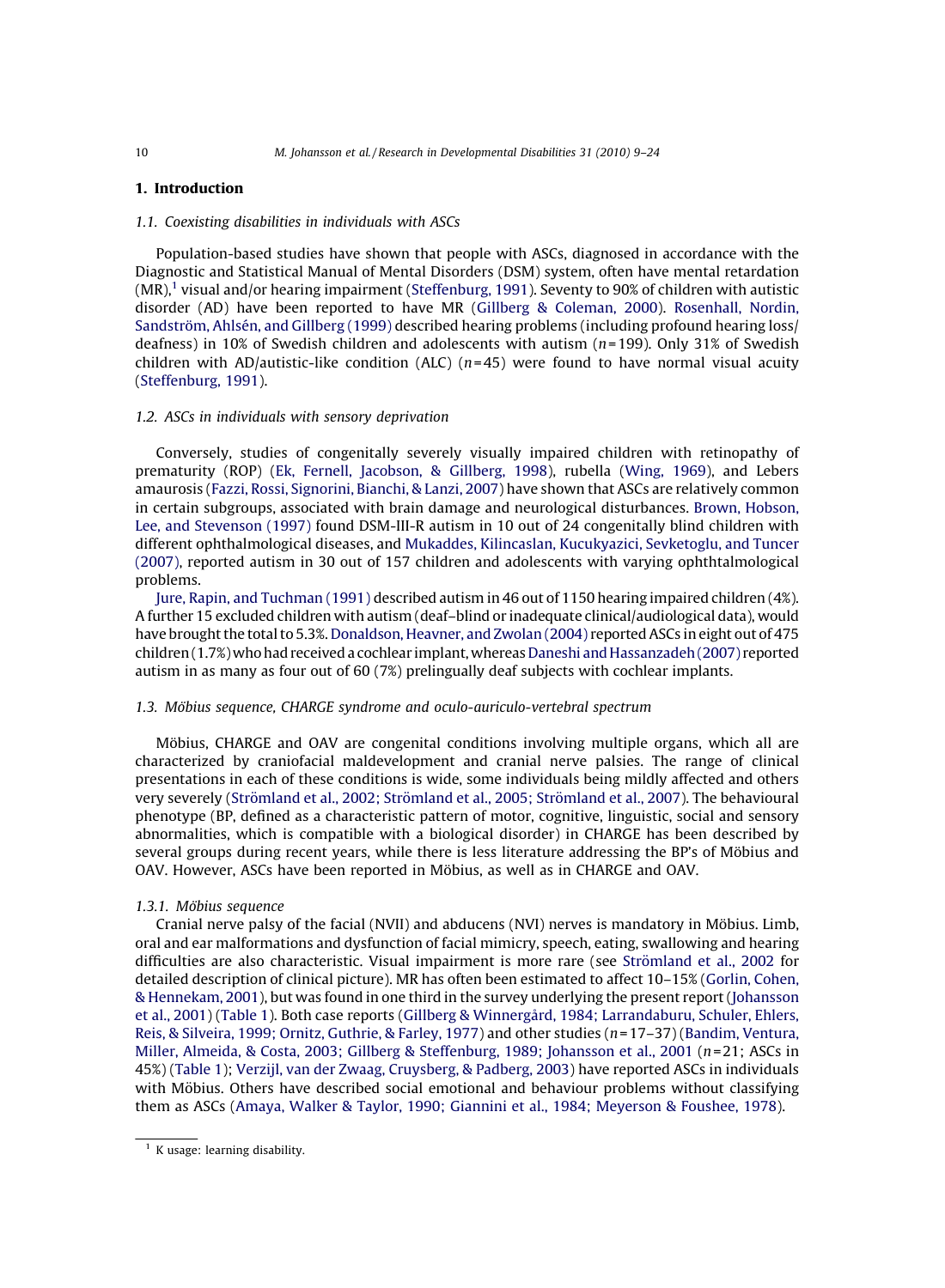#### <span id="page-2-0"></span>Table 1

| 1MMJN 1                                                                         |  |
|---------------------------------------------------------------------------------|--|
| ASCs and neurodevelopmental background factors in Möbius CHARGE and OAV groups. |  |

|                                                                                                                                    | Möbius                                                                                       |                                                                                      | CHARGE                                                                                                                    |                               | <b>OAV</b>                                                                      |                               |
|------------------------------------------------------------------------------------------------------------------------------------|----------------------------------------------------------------------------------------------|--------------------------------------------------------------------------------------|---------------------------------------------------------------------------------------------------------------------------|-------------------------------|---------------------------------------------------------------------------------|-------------------------------|
|                                                                                                                                    | $n = 25$                                                                                     | (Male:female)                                                                        | $n = 31$                                                                                                                  | (Male:female)                 | $n = 20$                                                                        | (Male:female)                 |
| Total group<br>Diagnosed re ASC                                                                                                    | $n = 25$<br>$n = 21a$                                                                        | (18:7)<br>(16:5)                                                                     | $n = 31$<br>$n = 25b$                                                                                                     | (15:16)<br>(11:14)            | $n=20$<br>$n = 19c$                                                             | (12:8)<br>(11:8)              |
| Total group<br>Age range, yrs<br>Mean age (S.D.), yrs<br>CI, yrs<br>Diagnosed<br>Age range, yrs<br>Mean age (S.D.), yrs<br>CI, yrs | 1 month $-55$<br>12:4(11:7)<br>$7:6-17:1$<br>$1:11 - 55$<br>13:11(11:5)<br>$8:10 - 19:0$     |                                                                                      | 1 month-31<br>8:11(6:7)<br>$6:6-11:4$<br>$2:4-31$<br>9:1(4:11)<br>$7:1 - 11:2$                                            |                               | 8 months-17<br>8:1(5:3)<br>$5:5-10:4$<br>$1:11 - 17$<br>8:3(5:1)<br>$5:10-10:8$ |                               |
| ASC <sup>d,e</sup><br>AD<br><b>ALC</b><br>AT<br>AT?<br>No suspicion of ASCs<br>DB<br>Too young                                     | 10<br>$1$ (MMR)<br>3 (NA 3)<br>3(A2, NA1)<br>8 (A 6, NA 2)<br>4 (A 1, SMR $1$ ) <sup>f</sup> | 6 (MMR 2, SMR 4)                                                                     | 17<br>5 (MMR 1, PMR 4)<br>7 (MMR 5, SMR 2)<br>3 (MMR 1, NA 2)<br>5 (A 1, NA 2, MMR 2)<br>$3$ (PMR $3$ )<br>3 <sup>g</sup> | 5 (NA 1, MMR 1, SMR 1, PMR 2) | 8<br>2 (MMR 1, SMR 1)<br>1(A)<br>3 (NA 1, MMR 2)<br>8(A8)<br>$1$ (PMR)          | 5 (NA 1, MMR 1, SMR 2, PMR 1) |
| Cognitive level <sup>h</sup><br>A<br><b>NA</b><br><b>MMR</b><br><b>SMR</b><br><b>PMR</b><br>Too young                              | $\boldsymbol{9}$<br>6<br>3<br>5<br>$\overline{2}$                                            |                                                                                      | $\mathbf{1}$<br>5<br>10<br>3<br>9<br>$\overline{3}$                                                                       |                               | $\boldsymbol{9}$<br>2<br>$\overline{4}$<br>3<br>2                               |                               |
| Visual impairment <sup>i</sup><br>VI<br><b>PSVI</b><br>SVI                                                                         |                                                                                              | No subjects with PSVI/SVI.<br>Data on number of sub-<br>jects with VI not available. | 19/31<br>2<br>8<br>9                                                                                                      |                               | 6/20<br>$\overline{4}$<br>2                                                     |                               |
| Hearing impairment <sup>j</sup><br>Bilateral                                                                                       | 5/19<br>able.                                                                                | Data on severity of hear-<br>ing impairment not avail-                               | 31/31<br>31                                                                                                               |                               | 16/20<br>12                                                                     |                               |
| Minor<br>Moderate<br>Severe<br>Unilateral<br>Minor                                                                                 |                                                                                              |                                                                                      | 7<br>$\mathbf{1}$<br>23                                                                                                   |                               | 2<br>5<br>5<br>$\overline{4}$<br>$\overline{4}$                                 |                               |

<sup>a</sup> Five out of those 21 diagnosed as regards ASCs were previously reported by [Gillberg and Steffenburg \(1989\).](#page-14-0)

b One out of those diagnosed as regards ASCs was previously reported by [Fernell et al. \(1999\).](#page-14-0)

<sup>c</sup> One out of those 19 diagnosed as regards ASCs was previously reported by [Landgren et al. \(1992\).](#page-14-0)

<sup>d</sup> ASCs: autism spectrum conditions; ALC: autistic-like condition; AT: autistic traits; AT?: autistic traits?; DB: deaf–blind.

<sup>e</sup> Cognitive level is given for each individual within each diagnostic category.

<sup>f</sup> Two individuals were too young to be assessed regarding cognitive level.

<sup>g</sup> Three individuals were too young to be assessed regarding cognitive level.

 $h$  A: average intelligence (IQ  $\geq$  85); NA: near average intelligence (IQ 70–84); MMR: mild mental retardation (IQ 50–69); SMR: severe mental retardation (Möbius study: IQ < 50, CHARGE/OAV studies: IQ 20-49); PMR: profound mental retardation (IQ < 20).

 $\frac{1}{1}$  VI: visual impairment; SVI: severe visual impairment (visual acuity  $\leq$  0.1 (20/200)); PSVI: probably severe visual impairment, VI visual impairment $\leq$ 0.3 (20/60).

<sup>j</sup> HI: hearing impairment; classification of hearing impairment referring to better ear when bilateral: deaf, >80dB; severe HI, 60–80dB; moderate HI, 40–59dB; minor HI, 20–39dB; normal hearing 0–19dB.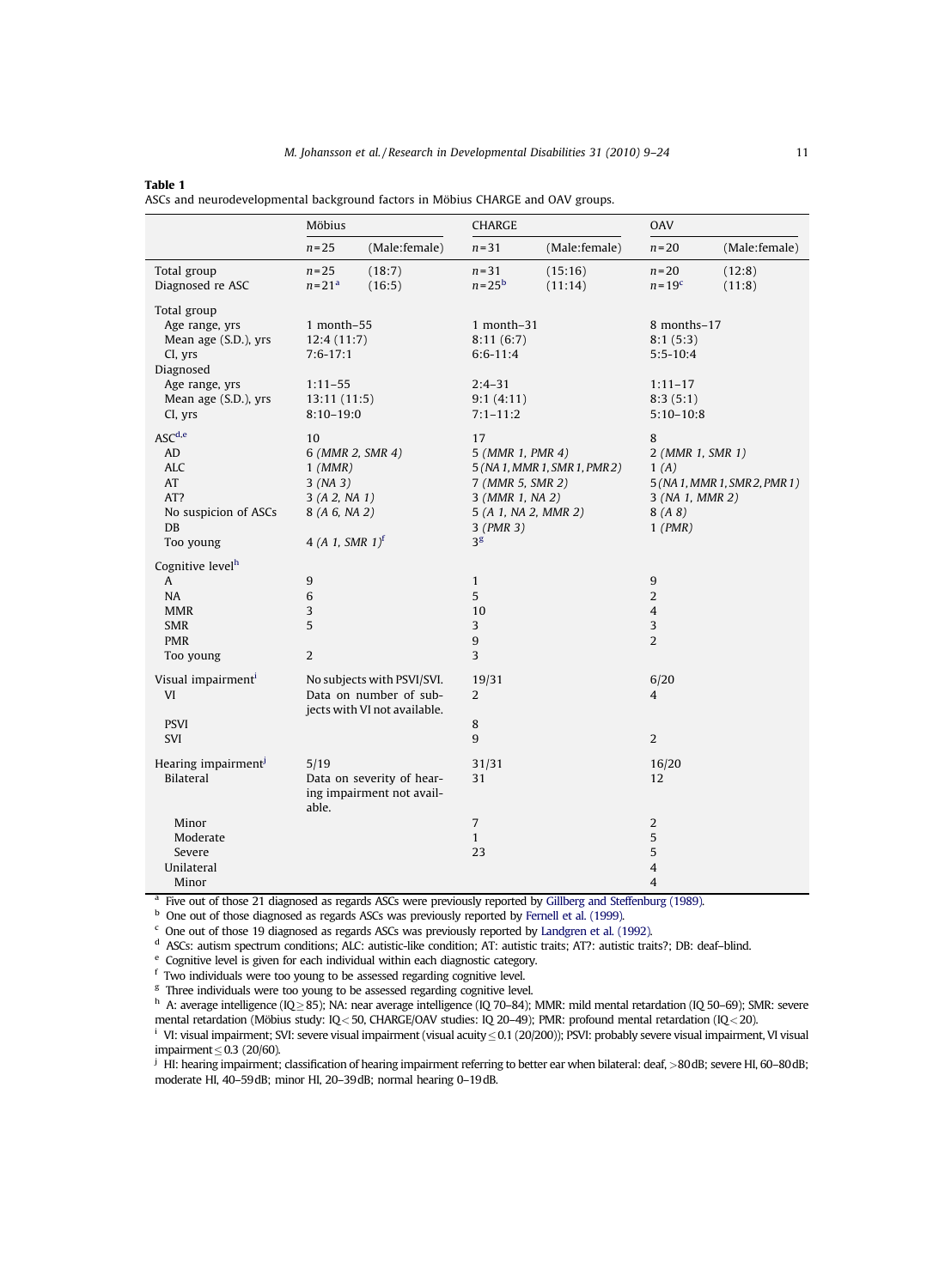#### 1.3.2. CHARGE syndrome

In CHARGE, malformations of ears, eyes, brain, heart, choanae and retarded growth are common, individuals often being visually impaired or blind, hearing impaired or deaf and suffering from problems with balance, speech, and eating. Strömland et al. (2005) found cranial nerve palsies, most commonly affecting the facial nerve, in about 50%. MR was previously considered to be almost universal, but more recent research reports extremely varying mental functioning [\(Raqbi et al., 2003\)](#page-15-0). Our group found developmental delay in 82% [\(Johansson et al., 2006](#page-14-0)) ([Table 1](#page-2-0)). There have been several case reports of ASCs in CHARGE [\(Davenport, Hefner, & Mitchell, 1986; Fernell et al., 1999; Jure](#page-14-0) [et al., 1991; Rapin & Ruben, 1976; Simon Harvey, Leaper, & Bankier, 1991; Wiznitzer, Rapin, & Van de](#page-14-0) [Water, 1987](#page-14-0)). In the study group underlying the present report ASCs were diagnosed in as many as 68% (n= 25) ([Johansson et al., 2006\)](#page-14-0) [\(Table 1](#page-2-0)). During recent years children with CHARGE have been described as frequently exhibiting moderate to severe behaviour difficulties, and often to be diagnosed with obsessive-compulsive disorder, attention-deficit disorder, Tourette syndrome, and autism [\(Hartshorne & Cypher, 2004](#page-14-0)). It has been suggested that behavioural difficulties in CHARGE have a compulsive/driven quality, which may be best explained by specific deficits in executive functioning ([Nicholas, 2005](#page-15-0)).

# 1.3.3. Oculo-auriculo-vertebral spectrum

Individuals with OAV often have ear, ocular, vertebral, cerebral and heart defects, and functional deficits consisting of hearing impairment or deafness, visual impairment or blindness, as well as difficulties with eating and speech (Strömland et al., 2007). Strömland et al. (2007) found cranial nerve palsies, most commonly affecting the facial nerve, in about 50%. In OAV as well as in Möbius, the frequency of MR have often been estimated to be 10–15% [\(Gorlin et al., 2001\)](#page-14-0), but [Johansson et al.](#page-14-0) [\(2007\)](#page-14-0) reported MR in 39% ([Table 1\)](#page-2-0). Except for the study underlying the present report, in which ASCs were reported in  $42\%$  ( $n=19$ ) ([Johansson et al., 2007\)](#page-14-0) ([Table 1](#page-2-0)), previously published work on ASCs in OAV have, to our best knowledge, been case reports [\(Barton & Volkmar, 1998; Jure et al., 1991;](#page-14-0) Landgren, Gillberg, & Strömland, 1992; Wiznitzer et al., 1987). Schizophreniform disorder, socially maladaptive behaviour and impaired attention have also been described [\(Brieger, Bartel-Friedrich,](#page-14-0) [Haring, & Marneros, 1998; Fehlow & Walther, 1990](#page-14-0)).

# 1.4. Difficulties in diagnosing ASCs in individuals with MR, sensory deficits and cranial nerve palsy

The problems pertaining to diagnostics of autism in individuals with MR are well known. MR itself often leads to impairments in social and adaptive skills, and the lack of normal adaptation to the demands of daily life is part of the definition ofMR. Conversely, diagnostic criteria for ASCmay not bemet in individuals with MR, because a certain developmental level is needed for some behaviour to emerge.

Autistic-like features in severely sensory deprived individuals are often considered to be explained by visual/hearing impairment per se. In severely visually impaired children, stereotyped behaviours such as body rocking, hand and finger movements, jumping, spinning, repetitive handling of objects, eye pressing and eye poking, light gazing, lying face downwards ([Fazzi et al., 2007](#page-14-0)) are common. These have been attributed to loss of sensory input and secondary difficulties in expressive ability [\(Fraiberg, 1977\)](#page-14-0), and interpreted as means of increasing the level of stimulation or ways of reducing tension [\(Fazzi et al.,](#page-14-0) [2007\)](#page-14-0). In addition, communication abnormalities, self-isolation, abnormal play and interpersonal relationships have frequently been described in individuals with severe visual impairment ([Carvill &](#page-14-0) [Marston, 2002](#page-14-0)). Deaf people have been described to more often have behavioural disorders, explosive and labile personalities, and psychiatric disorders such as anxiety disorder ([Meadow, 1981; Roberts &](#page-14-0) [Hindley, 1999](#page-14-0)). Further, there is evidence that development of theory of mind is delayed in both blindness and hearing impairment per se ([Hobson, 1993; Peterson & Siegal, 1999\)](#page-14-0).

Palsy of the abducens nerve impairs ocular motility, which may influence the impression of eye contact, and facial nerve palsy causes impaired facial mimicry. Thus, cranial nerve palsies may affect gaze and mimicry in a way reminiscent of impairment of flexible eye contact and facial expressions in ASCs. Considering that recent research indicate brain-stem dysfunction in some cases of autism [\(Rodier, 2002\)](#page-15-0), the fact that impaired facial mimicry in some individuals with ASCs may be due to cranial nerve palsy per se rather than being a symptom of ASC, merits some attention.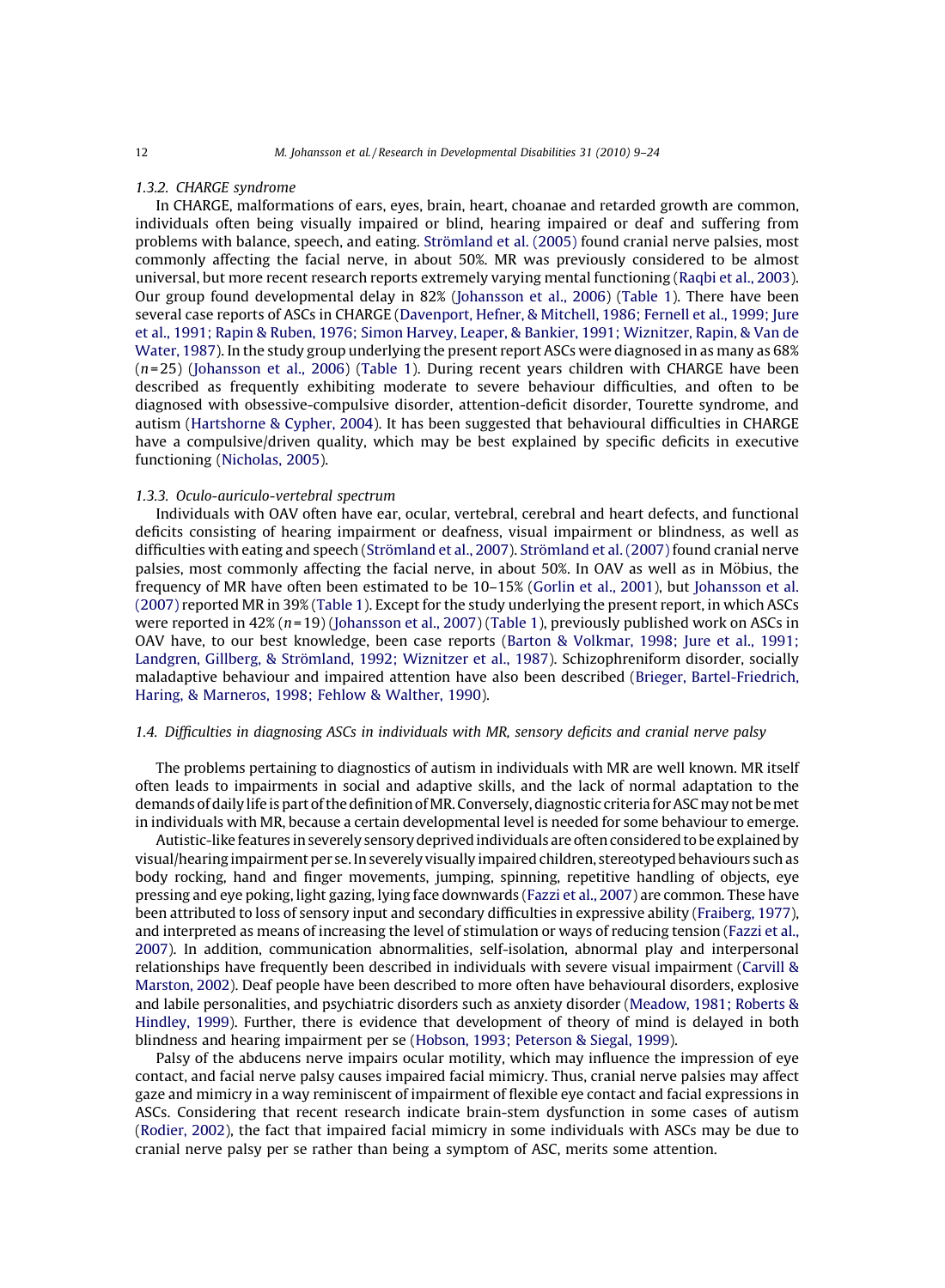#### 1.5. Use of autism diagnostic instruments in individuals with multiple disabilities—previous research

Current autism and screening diagnostic instruments, including the Autism Diagnostic Interview-Revised (ADI-R; [Lord, Rutter, & Le Couteur, 1994](#page-14-0)), the CARS [\(Schopler, Reichler, De Vellis, & Daly, 1980](#page-15-0)) and the ABC ([Krug, Arick, & Almond, 1980\)](#page-14-0) have been validated for differentiation of autism from other developmental disorders, especially MR. In the original study by [Krug et al. \(1980\)](#page-14-0) the total ABC score for the sub-sample of individuals with autism was reliably differentiated from mean scores for severely mentally retarded, deaf, blind, severely emotionally disturbed and, ''normal'' individuals. [Roper, Arnold, and Monteiro \(2003\)](#page-15-0) found a somewhat higher, not statistically significant, median ABC score in hearing patients with autism compared to deaf patients with autism. [Nordin and Gillberg](#page-15-0) [\(1996\)](#page-15-0) suggested lower ABC and CARS cut-off scores in children with multiple disabilities, so as to reduce the number of false negative results. To the best of our knowledge, no study designed to evaluate the psychometric properties of the ADI-R in multiply disabled children has been published, and neither the ADI-R nor the CARS have been validated to differentiate autism from severe sensory deficits.

[Hartshorne, Grialou, and Parker \(2005\)](#page-14-0) found ABC scores in children with CHARGE to differ from ABC scores in a group of blind children as well as in a group of children with autism. Variance of scores in the CHARGE group was considerably greater, and one in four in the CHARGE group ''could be classified as autistic''. Difficulties rating ABC items due to additional disabilities were not addressed.

# 2. Methods

The study was performed as part of a larger prospective multidisciplinary project (including neuropsychiatry) of Möbius, CHARGE and OAV (Johansson et al., 2001, 2006, 2007; Strömland et al., [2002, 2005, 2007](#page-14-0)). The present study was approved by the Ethical Committee at the Medical Faculty, Göteborg University, Göteborg, Sweden.

The applicability of the ADI-R, the CARS and the ABC in the diagnosis of ASCs in individuals with additional dysfunctions as in Möbius, CHARGE and OAV was analysed. Our aims were to:

- (i) estimate the frequency of individual items considered unratable in each of these BPCs,
- (ii) compare diagnostic classification of ASCs according to instruments/criteria used,
- (iii) analyse the impact of inclusion of omitted items in each BPC.

# 2.1. Participants

The participants were recruited from all over Sweden and examined at Queen Silvia's Hospital for Children and Adolescents in Göteborg. Criteria for entry into the studies were for Möbius; congenital bilateral or unilateral palsy of cranial nerves VI and VII with or without associated symptoms; for CHARGE, four or more of the six acronym characteristics (ocular coloboma, heart anomaly, atresia of the choanae, retarded growth and/or development, genital hypoplasia, ear anomalies and/or hearing impairment) or three of these plus additional characteristics; and for OAV, malformations in two of the four areas; oro-cranio-facial, ocular, auricular and vertebral. All patients diagnosed with ASCs were 2 years or older, and had hearing and/or vision sufficient to enable some social interaction. The study groups are outlined in [Table 1](#page-2-0). For further details see [Johansson et al. \(2001, 2006, 2007\)](#page-14-0).

#### 2.1.1. Neuropsychiatric assessment

ASCs are defined by specific abnormalities in reciprocal social interaction and communication, and a narrow range of interests and behaviours. The focus of the neuropsychiatric assessment was to identify disturbances in these domains. The ADI-R, the CARS, the ABC, the DSM-III-R ([American](#page-13-0) [Psychiatric Association, 1987](#page-13-0)) and DSM-IV [\(American Psychiatric Association, 1994](#page-13-0)) autism criteria were utilized ([Table 2](#page-5-0)). All examinations in the multidisciplinary surveys were performed during one day, meaning that the neuropsychiatric examinations had to be constrained in time. Therefore, it was not possible to perform the Autism Diagnostic Observation Schedule (ADOS; [Lord et al., 2000\)](#page-14-0).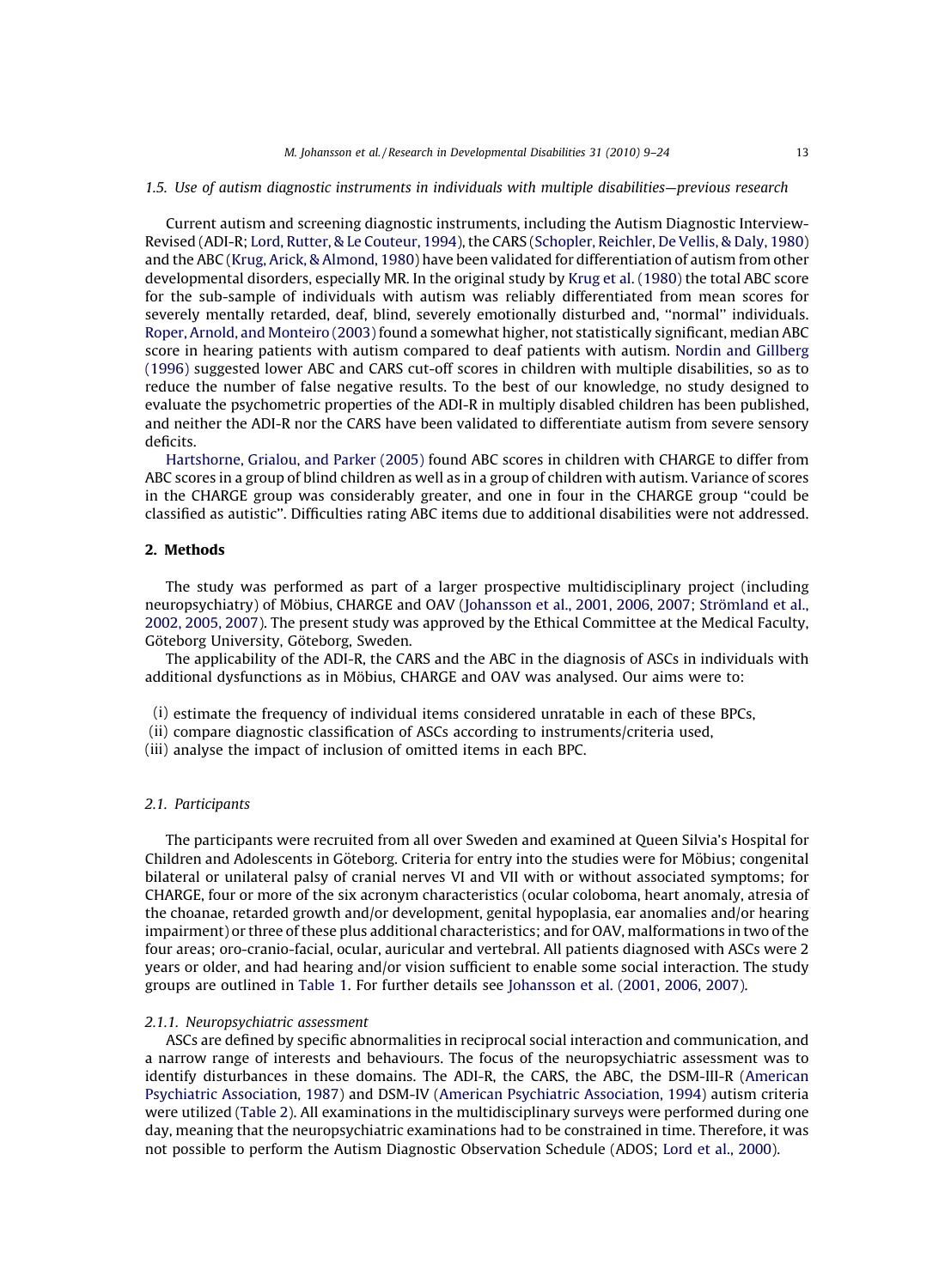<span id="page-5-0"></span>

|--|

Neuropsychiatric/neuropsychological instruments used in Möbius, CHARGE and OAV studies.

|                                                                                         | Möbius study                                    | <b>CHARGE study</b>                             | OAV study                                                    |
|-----------------------------------------------------------------------------------------|-------------------------------------------------|-------------------------------------------------|--------------------------------------------------------------|
| Total group in multidisciplinary study<br>Number of patients diagnosed<br>regarding ASC | $n = 25$<br>$n = 21$                            | $n = 31$<br>$n = 25$                            | $n=20$<br>$n = 19$                                           |
| Autism diagnostic instruments                                                           | ADI-R $(n=20)$<br>CARS $(n=22)$<br>ABC $(n=23)$ | ADI-R $(n=28)$<br>CARS $(n=28)$<br>ABC $(n=28)$ | ADI-R $(n=20)$<br>CARS $(n=19)$<br>ABC $(n=19)$              |
| Autism diagnostic criteria                                                              | DSM-III-R $(n=22)$                              | DSM-IV $(n=28)$<br>DSM-III-R $(n=28)$           | DSM-IV $(n=19)$<br>DSM-III-R $(n=20)$                        |
| Measurements of mental development                                                      | Wechsler scales $(n=9)$<br>VABS $(n=19)^a$      | Wechsler scales $(n=12)$<br>VABS $(n=16)$       | Wechsler scales $(n=13)$<br>Griffith $(n=1)$<br>VABS $(n=5)$ |

<sup>a</sup> In five individuals with Möbius results from both standardized psychological IQ test and assessment with the VABS were available.

2.1.1.1. The ADI-R. The ADI-R is a semi-structured, investigator-based parental interview, intended to differentiate classic autism from other pervasive developmental disorders. Four sub-domains comprise 84 items, corresponding to the DSM-IV domains; early development, communication, social skills, and restricted repetitive and stereotyped behaviour. Twenty-seven additional items intend to give information for habilitation/educational programs. The ratings for the vast majority of items are numerical codes with a three- or fourfold hierarchy of severity. Most items are scored for current manifestation, manifestation between 4 and 5 years of age, or at any moment during lifetime. The ADI-R provides a diagnostic algorithm with separate thresholds for the sub-domains (Social skills: 10; Communication, verbal individuals: 8; Communication, non-verbal individuals: 7; Restricted repetitive and stereotyped behaviour: 3; Early development 1), which all must be surpassed for a diagnosis of autism. For some items, the ADI-R provides special 'not applicable codes', and instructions for when these should be used. With exception of the item 'undue general sensitivity to noise' these instructions do not appear to have been designed with sensory deficits in mind. The 'not applicable codes' are given the same value as 'not occurring codes' in the algorithm.

2.1.1.2. The CARS. The CARS is one of the most documented and used autism measures. It is a mixture between observation schedule and interview, developed for distinguishing autism from other developmental disabilities. It comprises 15 domains, rated on a nominal scale of 7 classes of severity. It yields a summary score ranging from 15 to 60, scores of 30–36 indicating mild autism, and scores of 37 and above indicating 'severe autism'. The CARS does not give any directions for when specific items should be considered as ''not applicable'' in individuals with other disabilities.

2.1.1.3. The ABC. The ABC is a well-established autism diagnostic instrument, often utilized as a screening device. It was developed for measuring levels of autistic behaviour in individuals with severe autism. It comprises 57 items grouped into five subscales: Sensory, Relating, Body and Object use, Language, and Social and Self-help skills. The items are assigned weighted scores from 1 to 4 depending on their relative power in predicting autism. A total score of 67 or above is considered to indicate autism with 'high probability', and scores in the range of 53–67 to indicate 'suspected autism'. The ABC does not give any directions for when specific items should be considered as 'not applicable' in individuals with other disabilities.

2.1.1.4. Diagnostic process. In the Möbius study one investigator independently completed the ABC, the CARS and the DSM-III-R Checklist for AD, and another investigator the ADI-R. In the CHARGE/OAV groups one investigator independently completed the ABC, the CARS and the DSM-IV Checklist for AD and another investigator the ADI-R and the DSM-III-R criteria for AD. In all studies the ADI-R/CARS/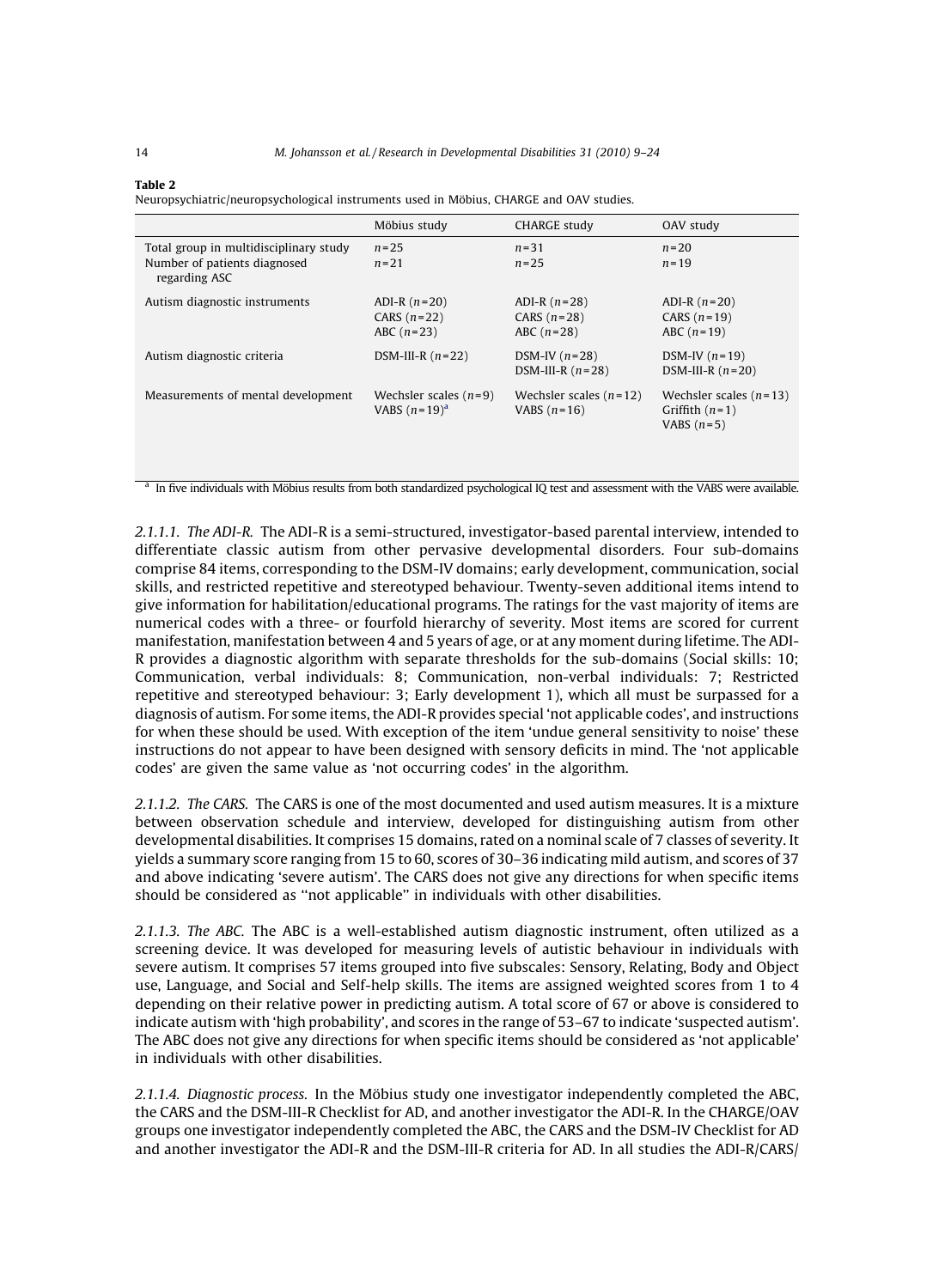<span id="page-6-0"></span>ABC was performed by interviewing the parents/another principal caregiver. During the CARS and ABC collateral interview, the patient was in the room and was observed by another investigator while playing and/or interacting with the parents/investigator. The DSM-III-R and DSM-IV Checklists were completed after the scoring of the diagnostic interview and the rating scales, on the basis of all available information. In the Möbius study, diagnoses were assigned according to the following; for autism, DSM-III-R symptom criteria for AD and ADI-R algorithm criteria for Childhood Autism CA; for ALC, 6–7 DSM-III-R criteria; for autistic traits (AT) 3–5 DSM-III-R criteria. In the CHARGE and OAV studies criteria as above were required plus the following criteria: for autism, DSM-IV criteria for AD; for ALC, 5 DSM-IV criteria; for autistic traits (AT), 3–4 DSM-IV criteria. In all study groups, cases had to fulfil at least one criterion within the social domain for a diagnosis of ASC.

2.1.1.5. Analysis of ADI-R, CARS and ABC scores. Cut-off scores as recommended by the developers of the instruments [\(Krug et al., 1980; Lord et al., 1994; Schopler et al., 1980](#page-14-0)) were applied. In individuals with sign language, items dealing with language were rated in great detail as recommended for spoken language (provided that appropriate education in sign language had been given from the early years). In blind patients, imitation based on non-visual systems, i.e. imitation of sounds and touch was rated.

2.1.1.6. ADI-R. Items assessing use of gesture were excluded in individuals with severe visual impairment, in whom parental information indicated difficulty recognizing non-verbal communication (Table 3). The item concerning eye contact was omitted when severe visual impairment/gaze paresis was deemed to severely affect the impression of eye contact. Items evaluating facial expressions were excluded when facial palsy was deemed to cause a limited range of facial expressions, or when visual impairment was judged to restrict recognition of other peoples' facial expressions. Items concerned with peer interactions were excluded in individuals 'interested in', 'but

#### Table 3

Omission of ADI-R algorithm items in Möbius, CHARGE and OAV groups.

|                                                                                 | Möbius $(n=20)$ | CHARGE $(n=28)$ | OAV $(n=20)$ |  |  |
|---------------------------------------------------------------------------------|-----------------|-----------------|--------------|--|--|
| Qualitative impairments in reciprocal social interaction                        |                 |                 |              |  |  |
| Failure to use non-verbal behaviours to regulate social interaction             |                 |                 |              |  |  |
| 42. Direct gaze                                                                 | 5(25%)          | 6(21%)          | $2(10\%)$    |  |  |
| 43. Social smile                                                                | $8(40\%)$       | 3(11%)          | 1(5%)        |  |  |
| 52. Range of facial expressions used to communicate                             | 9(45%)          | 8(29%)          | $2(10\%)$    |  |  |
| Failure to develop peer relationships                                           |                 |                 |              |  |  |
| 64. Imaginative play with peers                                                 | 1(5%)           | 3(11%)          | 2(10%)       |  |  |
| 66. Interest in children                                                        | 1(5%)           | 3(11%)          | 1(5%)        |  |  |
| 67. Response to other children's approaches                                     | 1(5%)           |                 |              |  |  |
| 68/69. Group play with peers/friends                                            | 1(5%)           | 5(18%)          | 1(5%)        |  |  |
| Lack of socio-emotional reciprocity                                             |                 |                 |              |  |  |
| 11. Use of other's body to communicate                                          |                 | 2(7%)           | 1(5%)        |  |  |
| 49. Offers comfort                                                              |                 | 3(11%)          | 2(10%)       |  |  |
| 51. Quality of social overtures                                                 | $2(10\%)$       | 6(21%)          | $2(10\%)$    |  |  |
| 53. Inappropriate facial expression                                             | 1(5%)           | 3(11%)          |              |  |  |
| Qualitative impairments in reciprocal communication                             |                 |                 |              |  |  |
| Lack of, or delay in, spoken language and failure to compensate through gesture |                 |                 |              |  |  |
| 30. Pointing to express interest                                                | $2(10\%)$       | 2(7%)           | 1(5%)        |  |  |
| 31. Conventional instrumental gestures                                          | 1(5%)           | 3(11%)          | 2(10%)       |  |  |
| 32. Nodding                                                                     |                 | 4(14%)          | 3(15%)       |  |  |
| 33. Headshaking                                                                 |                 | 6(21%)          | $2(10\%)$    |  |  |
| Lack of varied spontaneous make-believe or social imitative play                |                 |                 |              |  |  |
| 29. Spontaneous imitation of actions                                            | 1(4%)           | 1(3%)           | 1(5%)        |  |  |
| 63. Imaginative play                                                            |                 | $3(10\%)$       | 1(5%)        |  |  |
| 65: Imitative social play                                                       |                 |                 | 1(5%)        |  |  |
| Relative failure to initiate or sustain social interchange                      |                 |                 |              |  |  |
| Inappropriate questions                                                         |                 |                 | 1(5%)        |  |  |
| Restrictive, repetitive and stereotyped interests and behaviours                |                 |                 |              |  |  |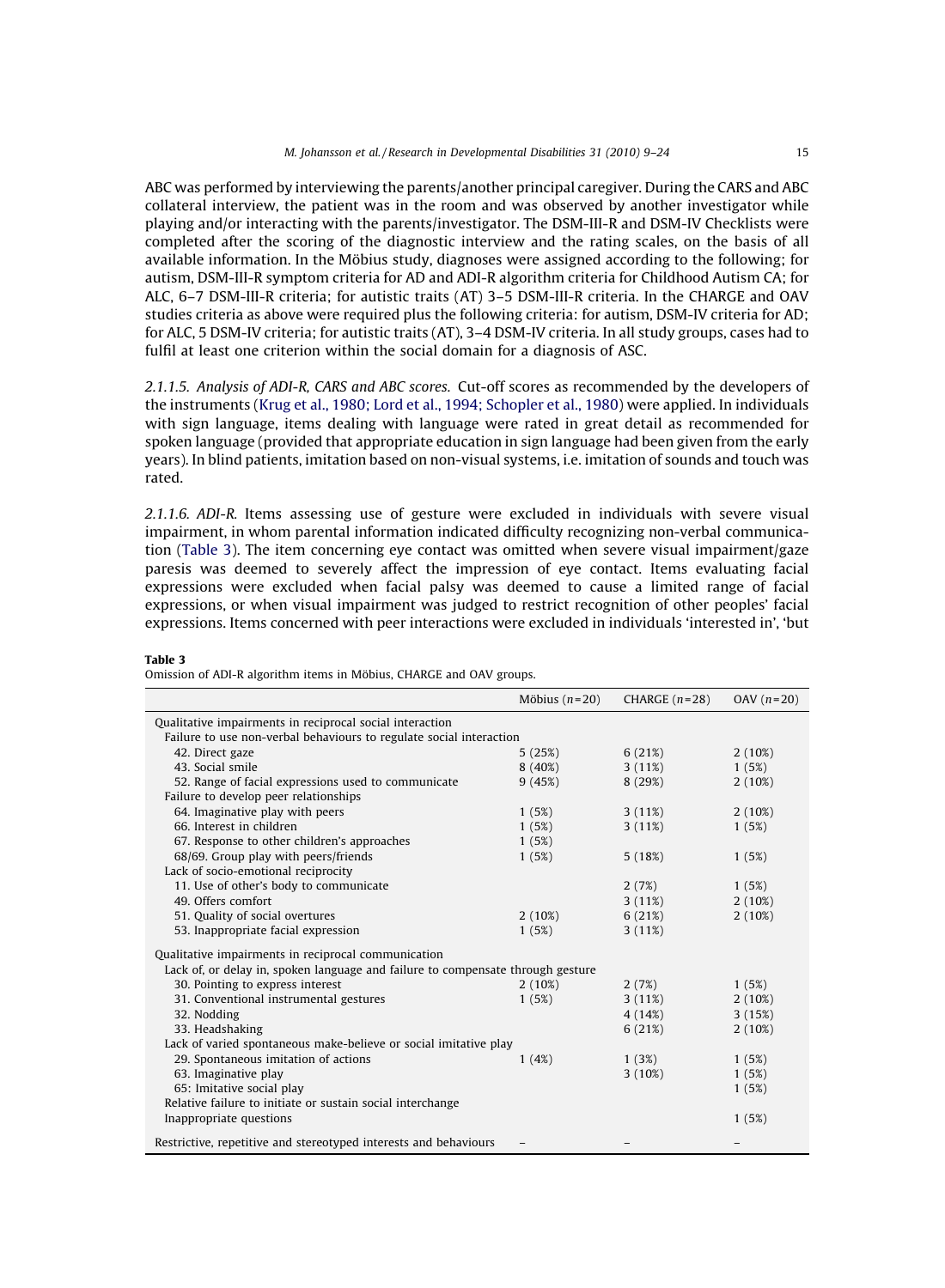prevented from' activities with peers because of sensory impairments/other disabilities. In some patients with both visual and hearing impairment and SMR, the item 'quality of social overtures' (dealing with integration of eye-gaze, vocalizations and gesture in social overtures) was not rated. A large number of items (concerned with eye contact, non-verbal communication, imaginative play, offering of comfort and interaction with peers) were omitted in deaf–blind subjects.

2.1.1.7. CARS. The 'visual response' item was excluded in patients with severe visual impairment, without unusual visual interests, in whom difficulty to recognize facial expressions/gestures/objects was deemed to be a consequence of visual loss (Table 4). The item concerned with listening response was omitted in severely hearing impaired individuals, without oversensitivity to noise, in which hearing impairment was held responsible for the lack of listening responses. The 'verbal communication' item was excluded in subjects with hearing loss, considered to be responsible for lack of/delay in development of language, who did not have repetitive and stereotyped language. The item dealing with 'non-verbal communication', was excluded when facial nerve palsy was deemed to restrict the range of facial expressions.

2.1.1.8. ABC. Most excluded items ([Table 5](#page-8-0)) pertained to the Sensory and Language sub-domains. 'Auditory perception items' were omitted in severely hearing impaired individuals, when hearing loss was judged to account for lack of auditory response. 'Visual perception items' were excluded in the severely visually impaired, when visual loss was deemed to account for absence of visual response or deviant visual perception. 'Speech and language items' were excluded in individuals with insufficient level of spoken language/sign language. In blind/almost blind patients, several items pertaining to the Relating sub-domain were excluded. The item concerned with 'social smile' (included in the Relating sub-domain) was excluded when lack of smile was deemed to be a consequence of facial palsy.

2.1.1.9. Analysis of impact of inclusion of omitted items. For every ADI-R, CARS and ABC Checklist a second 'maximum possible' score was calculated, adding maximum scores for items which in the earlier process had been considered 'not possible to rate' and thus omitted. The number was recorded of individuals in each BPC group, surpassing cut-off scores on the respective instruments when maximum possible scores on omitted items had been added to the rated total scores. ADI-R subdomains (Social, Communication, Behaviour), CARS and ABC mean scores, before and after inclusion of maximum possible scores on omitted items, were calculated across diagnostic ASC groups in each BPC. The deaf–blind patients were excluded in these comparisons of 'rated' and 'maximum possible' mean scores in the respective BPC groups. Instead, the deaf-blind patients with CHARGE  $(n=3)$  and OAV  $(n=1)$  were collapsed into one deaf-blind group. Further, individuals rated as verbal and non-verbal,

|                                                    | Möbius $(n=22)$ | CHARGE $(n=28)$ | OAV $(n=19)$ |
|----------------------------------------------------|-----------------|-----------------|--------------|
| 1. Relating to people                              |                 |                 |              |
| 2. Imitation                                       |                 |                 |              |
| 3. Emotional response                              |                 |                 |              |
| 4. Body use                                        |                 |                 |              |
| 5. Object use                                      |                 |                 |              |
| 6. Adaptation to change                            |                 | 1(4%)           |              |
| 7. Visual response                                 |                 | 4(14%)          | 1(5%)        |
| 8. Listening response                              |                 | 9(32%)          | 3(15%)       |
| 9. Taste, smell and touch response and use         |                 |                 |              |
| 10. Fear or nervousness                            |                 |                 |              |
| 11. Verbal communication                           |                 | 5(18%)          | 4(20%)       |
| 12: Non-verbal communication                       | 2(9%)           |                 |              |
| 13. Activity level                                 |                 |                 |              |
| 14. Level and consistency of intellectual response |                 |                 |              |
| 15. General impression                             |                 |                 |              |

#### Table 4

Omission of CARS items in Möbius, CHARGE and OAV groups.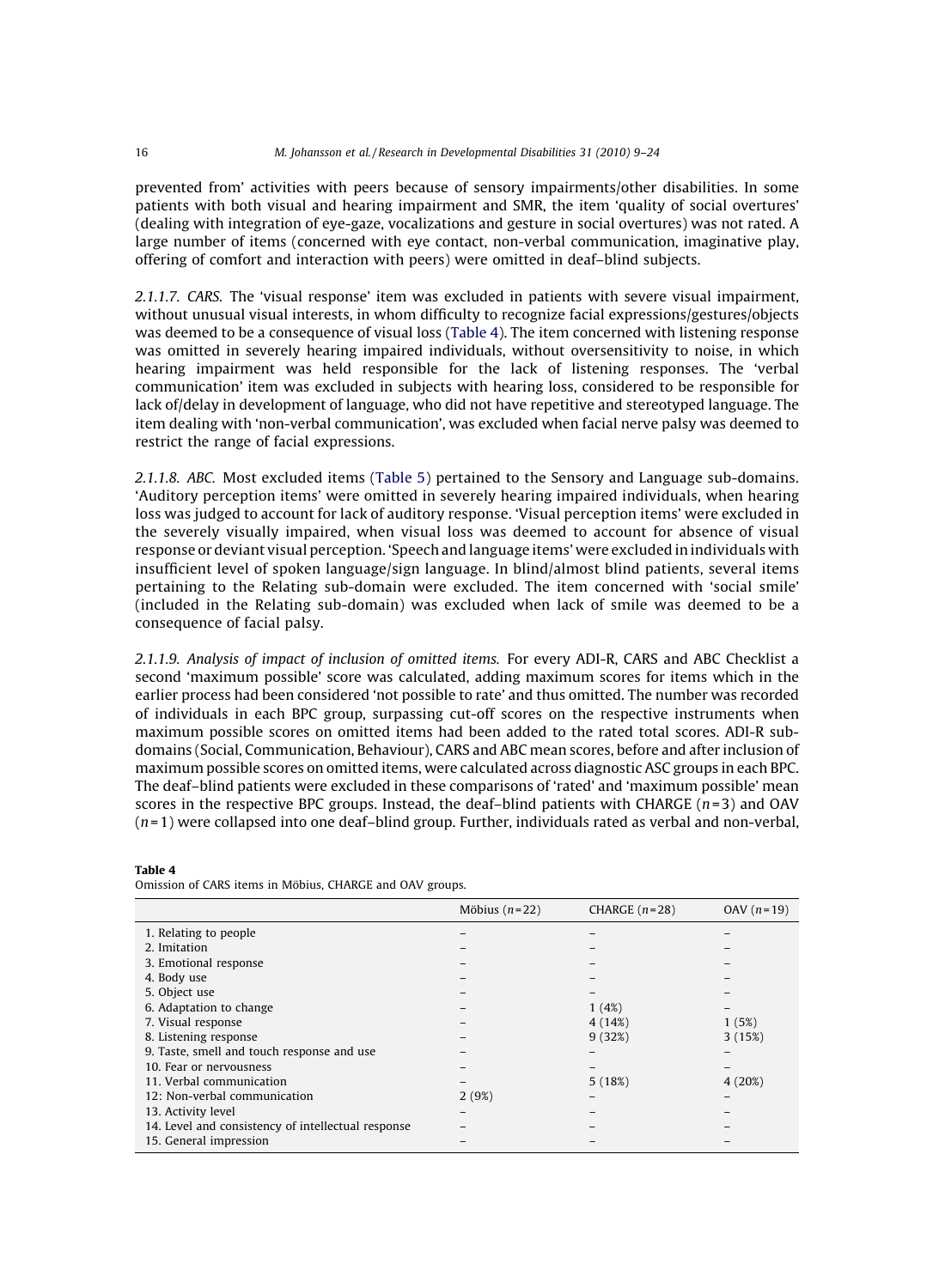#### <span id="page-8-0"></span>Table 5

Omission of ABC items in Möbius, CHARGE and OAV groups.

|                                                               | Möbius<br>$(n=23)$ | <b>CHARGE</b><br>$(n=28)$ | <b>OAV</b><br>$(n=20)$ |
|---------------------------------------------------------------|--------------------|---------------------------|------------------------|
| Sensory                                                       |                    |                           |                        |
| 6. Poor use of visual discrimination when learning            |                    | 3(11%)                    | 2(10%)                 |
| 10. Seams not to hear                                         | 1(5%)              | 7(25%)                    | 6(30%)                 |
| 21. Sometimes shows no "startle response" to loud noise       |                    | 11 (39%)                  | 4(20%)                 |
| 34. Often won't blink/light                                   | 1(5%)              | 2(7%)                     | 3(15%)                 |
| 39. Covers ears at many sounds                                |                    | 8(29%)                    | 4(20%)                 |
| 44. Squints, frowns or covers ears when in the natural light  | 2(9%)              | 5(18%)                    | 2(11%)                 |
| 57. Stares into space for long periods of time                |                    |                           | 1(5%)                  |
| Relating                                                      |                    |                           |                        |
| 7. Has no social smile                                        | 3(14%)             |                           |                        |
| 17. Not responsive to others' facial expressions/feelings     |                    | 3(11%)                    | 1(5%)                  |
| 24. Actively avoids eye contact                               |                    | 4(14%)                    | $2(10\%)$              |
| 33. Does not imitate other children at play                   |                    | 2(7%)                     | 1(5%)                  |
| 38. Has not developed any friendships                         |                    | 1(4%)                     | $2(10\%)$              |
| 47. "Looks through" people                                    |                    | 4 (14%)                   | 2(10%)                 |
| Body/object use                                               |                    |                           |                        |
|                                                               |                    |                           |                        |
| Language                                                      |                    |                           |                        |
| 4. Does not follow simple commands given once                 |                    | 1(4%)                     | 1(5%)                  |
| 8. Has pronoun reversal                                       | 3(14%)             | 12 (43%)                  | 5(25%)                 |
| 11. Speech is atonal and arrhythmic                           | 5(23%)             | 14 (50%)                  | 6(30%)                 |
| 15. Does not respond to own name when called among two others |                    | 6(21%)                    | 2(10%)                 |
| 18. Seldom uses "yes" or "I"                                  | 3(14%)             | 6(21%)                    | 3(15%)                 |
| 20. Does not follow simple commands involving prepositions    |                    | 1(4%)                     | 1(5%)                  |
| 32. Repeats phrases over and over                             | 3(14%)             | 11 (39%)                  | 4(20%)                 |
| 37. Cannot point to more than five named objects              |                    |                           | 1(5%)                  |
| 42. Uses 0-5 spontaneous words per day to communicate         | 3(14%)             | 1(4%)                     | 1(5%)                  |
| 46. Repeats sounds and words over and over                    |                    | 2(7%)                     |                        |
| 48. Echoes phrases and statements made by others              | 3(14%)             | 11 (40%)                  | 5(25%)                 |
| 56. Uses at least 15 but less than 30 spontaneous             |                    | 1(4%)                     | 1(5%)                  |
| phases daily to communicate                                   |                    |                           |                        |
| Social/self-help                                              |                    |                           |                        |
|                                                               |                    |                           |                        |

respectively, according to the ADI-R algorithm, were collapsed for calculation of Communication subdomain mean scores.

# 2.1.2. Neuropsychological assessment

The mental level was assessed with The Wechsler Intelligence Scale for Children (WISC-III; [Wechsler, 1992](#page-15-0)), the Adult Intelligence Scale-Revised (WAIS-R; [Wechsler, 1981](#page-15-0)), Griffith's Developmental Scales ([Griffiths, 1970](#page-14-0)), or the Vineland Adaptive Behaviour Scales ([Sparrow, Balla,](#page-15-0) [& Ciccheti, 1984](#page-15-0)) [\(Table 2\)](#page-5-0).

# 3. Results

3.1. Discrepancies in diagnostic classification of autism according to DSM-III-R, DSM-IV, ADI-R, CARS and ABC

### 3.1.1. Möbius group

There was complete concordance as regards 'DSM-III-R, ADI-R and CARS diagnoses of autism', whereas the ABC 'under-diagnosed' autism in three patients as compared with the other instruments.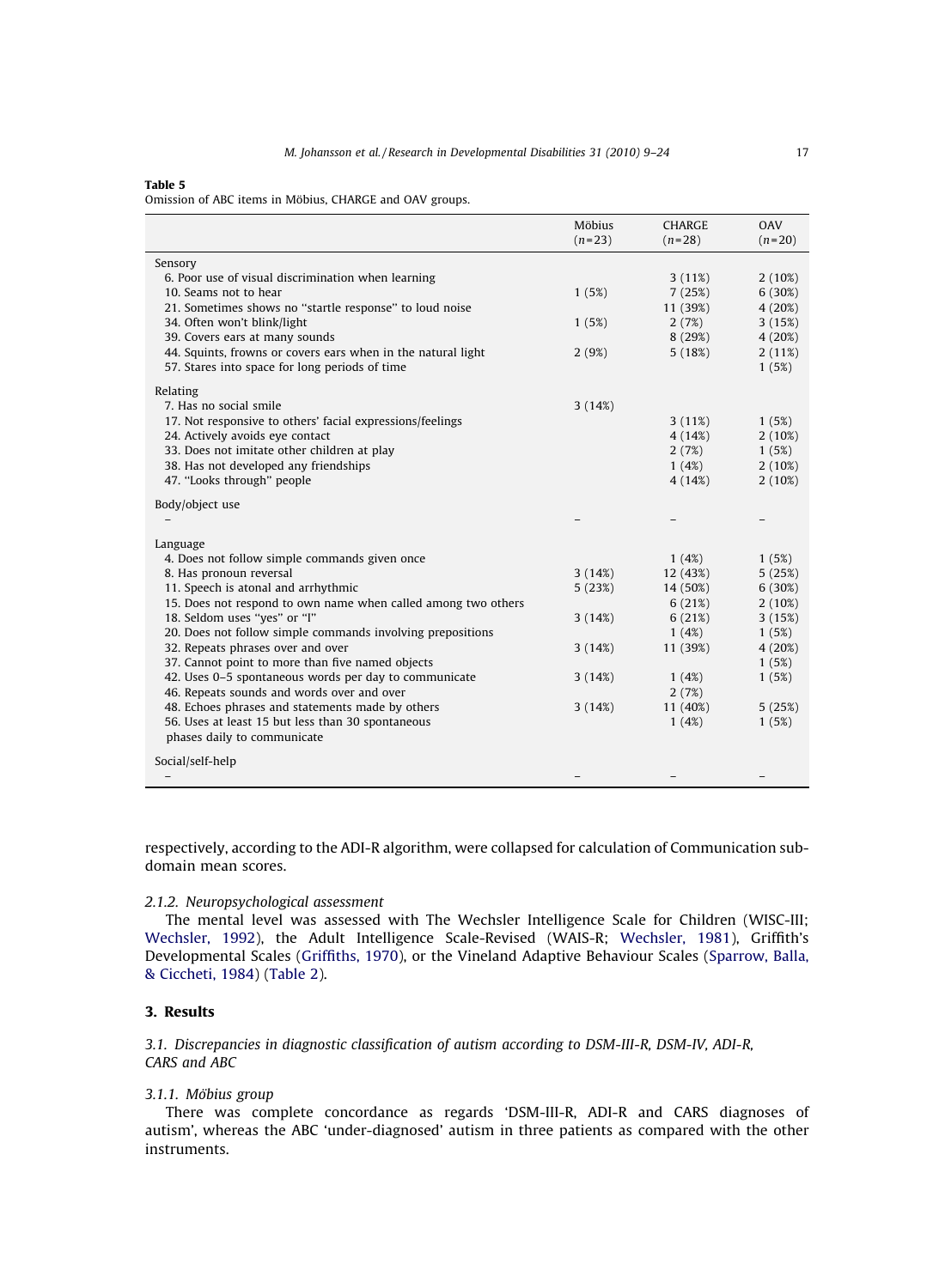# 3.1.2. CHARGE group

Complete concordance as regards diagnoses of AD was not observed between any diagnostic instruments/criteria (Fig. 1). The DSM-III-R criteria were most 'restrictive' and the ADI-R most 'inclusive'. Three individuals, who met algorithm criteria for autism according to the ADI-R did not meet DSM-III-R/DSM-IV criteria for AD, and were diagnosed with ALC ( $n=2$ ) and AT ( $n=1$ ). Two of these had mental ages of about 18 months whereas the third subject had a mental age above this level.



Fig. 1. Discrepancies in diagnostic classification of autism according to DSM-III-R/DSMIV, ADI-R, CARS and ABC in CHARGE group. ADI-R: Autism Diagnostic Interview-Revised; CARS: Childhood Autism Rating Scale; ABC: Autistic Behaviour Checklist; DSM-III-R: Diagnostic and Statistical Manual of Mental Disorders Third Edition-Revised; DSM-IV: Diagnostic and Statistical Manual of Mental Disorders Fourth Edition; CHARGE: CHARGE syndrome (ocular coloboma, heart anomaly, atresia of the choanae, retarded growth and/or development, genital hypoplasia, ear anomalies and/or hearing impairment).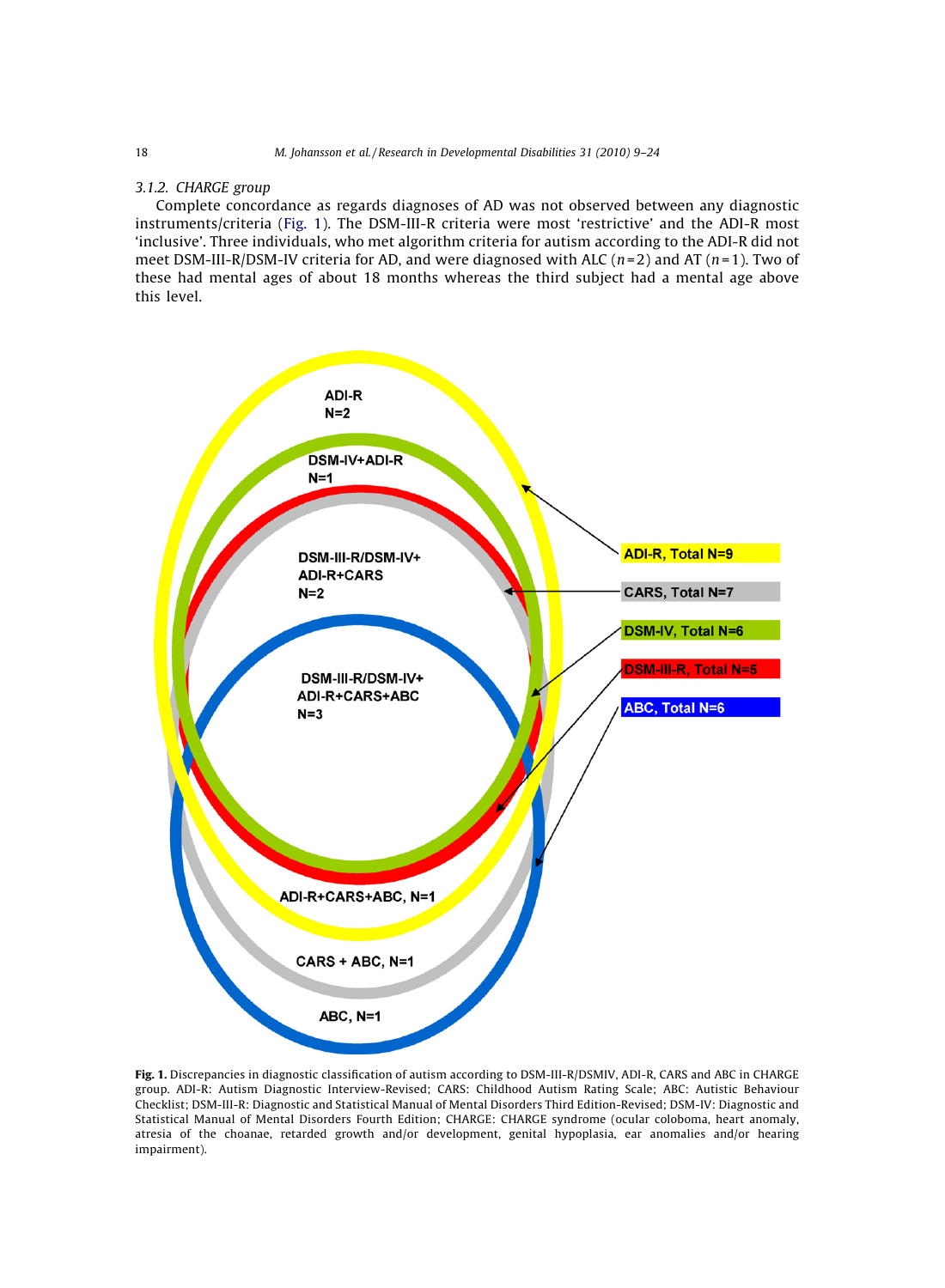Table 6

|            | Möbius          | <b>CHARGE</b>                    | <b>OAV</b>                 |
|------------|-----------------|----------------------------------|----------------------------|
| ADI-R      |                 | $N=3$<br>3 DB                    | $N=3$<br>1 ALC, 1 AT, 1 DB |
| CARS       | $\qquad \qquad$ | $N=6$<br>2 ALC, 1 AT, 3 DB       | $N=2$<br>1 AT, 1 DB        |
| <b>ABC</b> | $N=2$<br>2 AD   | $N=7$<br>1 AD, 2 ALC, 1 AT, 3 DB | $N=2$<br>1 AT, 1 DB        |

Subjects surpassing ADI-R, CARS and ABC cut-off scores after inclusion of maximal scores on omitted items in each BPC.

Diagnostic ASC labels in this table refer to diagnoses assigned during neuropsychiatric study (before inclusion of omitted items).

#### 3.1.3. OAV group

There was complete concordance as regards 'CARS, ABC, DSM-IV and DSM-III-R diagnoses of autism', whereas the ADI-R 'over-diagnosed' one patient with AT and MMR.

#### 3.2. Impact of omitted items on 'ADI-R, CARS, and ABC diagnoses' in individual subjects

Except for the deaf–blind group, only very few subjects surpassed the respective cut-off scores when adding maximal possible scores on omitted items (Table 6). When comparing number of subjects surpassing cut-off scores for each instrument in the three BPC groups collapsed, the ABC cutoff score was surpassed by most subjects and the ADI-R but-off score by the fewest.

#### 3.3. Distribution of sub-domain scores and impact of omitted items across diagnostic ASC groups

There was a general trend for more discrepancy between ABC rated and maximum possible mean scores, as compared to corresponding ADI-R sub-domain mean scores (except for ADI-R Social domain mean scores in the Möbius group and the deaf–blind individuals) and CARS scores. There was less discrepancy between CARS rated and maximum possible scores as compared to corresponding ADI-R as well as the ABC scores.

#### 3.3.1. ADI-R

In comparison between whole BPC groups (Möbius:  $n=20$ ; CHARGE:  $n=28$ ; OAV:  $n=20$ ) the CHARGE group had the highest rated mean scores across all sub-domains. The discrepancy between rated and maximum possible Social domain mean scores was more pronounced in the Möbius group (7.30, S.D. =8.74 versus 10.50, S.D. =9.68), mostly accounted for by omission of the items: 'direct gaze', 'social smile' and 'range of facial expressions used to communicate') [\(Table 3](#page-6-0)), than in the CHARGE and OAV groups (11.60, S.D.= 10.25 versus 11.96, S.D. =10.35; 6.89, S.D. = 6.72 versus 7.89, S.D. =7.28, respectively). In the CHARGE group the discrepancy between rated and maximum possible mean scores was more pronounced in patients with AD than in those with milder autistic symptoms. In the Möbius and OAV groups the corresponding discrepancy was more evenly distributed across the various diagnostic ASC groups.

There was no discrepancy between rated and maximum possible Communication domain mean scores for individuals with AD across the BPCs (Möbius:  $n=6$ ; CHARGE:  $n=5$ ; OAV:  $n=2$ ), nor for the individuals with ALC in the CHARGE group  $(n=5)$ . Almost all of those individuals with AD and ALC were classified as non-verbal according to the ADI-R algorithm.

Across the diagnostic ASC groups in the three BPCs, there were no differences between rated and maximal possible Behaviour sub-domain mean scores (all items included in the Behaviour subdomain were rated in all individuals, including the deaf-blind group:  $n=4$ ).

In the deaf–blind group  $(n=4)$ , the maximum possible Social domain mean score was more than three times as high as the rated mean score  $(7.75, S.D. = 1.71$  versus 26.25,  $S.D. = 1.26$ ), and the maximum possible Communication mean score more than five times as high, as the rated mean score (2.00, S.D. = 1.63 versus 11.50, S.D. = 1.00).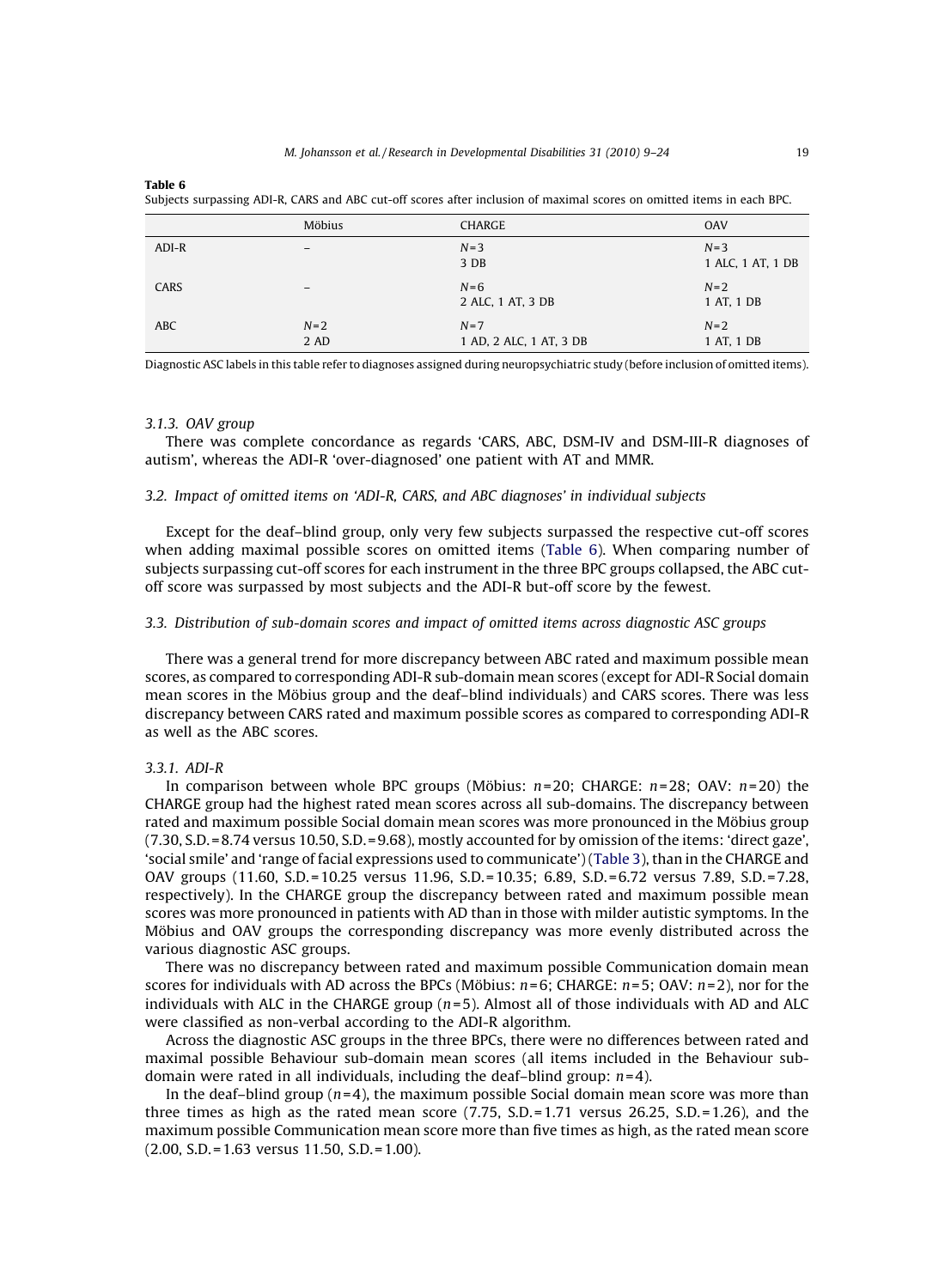# 3.3.2. CARS

When whole BPC groups were compared, the CHARGE group had the highest rated mean score (rated scores; Möbius,  $n=22$ : 24.14, S.D. = 9.40; CHARGE,  $n=28$ : 26.16, S.D. = 9.51; OAV,  $n=19$ : 20.72, S.D. =5.63). There were only minor discrepancies between rated and maximum possible scores across the three BPC groups (maximum possible scores; Möbius,  $n=22$ : 24.46, S.D. = 9.24; CHARGE,  $n=28$ ; 27.64, S.D. = 10.30; OAV,  $n=19$ : 21.72, S.D. = 6.62), as well as for individuals with AD across the BPCs  $(M\ddot{\text{o}}$ bius,  $n=6: 38.33, S.D. = 3.71$  versus 38.33, S.D. = 3.71; CHARGE,  $n=5: 41.10, S.D. = 5.98$  versus 41.50, S.D. =6.04; OAV, n=2: 31.50, S.D. =0.00 versus 33.00, S.D. =2.12).

There was a considerable discrepancy between rated and maximum possible mean scores in the deaf-blind group ( $n=4$ , 21.88, S.D. = 3.01 versus 33.38, S.D. = 1.97).

#### 3.3.3. ABC

Comparing the BPCs (Möbius:  $n=23$ ; CHARGE:  $n=28$ ; OAV:  $n=19$ ), the CHARGE group had the highest rated mean scores and the most pronounced discrepancy between rated and maximum possible ABC scores. As regards discrepancy between rated and maximum possible means scores across diagnostic ASC groups, this discrepancy was, in the Möbius and CHARGE groups, more pronounced in patients with severe autistic symptoms than in those with mild or no such symptoms. In the OAV group the corresponding discrepancy was more evenly distributed among various diagnostic ASC groups.

There was a more than twofold discrepancy between rated and maximum possible mean scores in the deaf-blind group ( $n=4$ : 40.24, S.D. = 21.82 versus 94.50, S.D. = 15.76).

## 4. Overall summary of findings

Utilizing the ADI-R, the CARS and the ABC in assessment of ASCs in patients with Möbius, CHARGE and OAV presented diagnostic difficulties, which increased with the number and severity of disabilities.

The ADI-R 'over-diagnosed' some individuals, whereas the CARS, and especially the ABC, both 'over- and under-diagnosed' some subjects, as compared with the DSM criteria. There was complete concordance between diagnostic classification of AD according to the DSM criteria and CARS in the Möbius and OAV groups. However, in the present study, the DSM criteria were checked after completion of the ADI-R, CARS and ABC, based on all available information, and should not be taken as 'gold standards'. The rich description of various behaviour, provided by the ADI-R, in combination with the structured clinical observation, was of great value in the estimation of quality and severity of autistic symptoms. The discrepancy between total scores before and after inclusion of maximal possible scores on omitted items was very substantial in the deaf–blind subjects.

# 5. Discussion

Autism cannot be assumed to be the clinical manifestation of a relatively homogenous neuropathological condition, but rather a behavioural phenotype endpoint of a wide variety of developmental pathways. A number of theories hypothesize that autistic-like phenomena arise out of different forms of neuropsychological deficits. There is no simple way to diagnose ASCs. Constellations of symptoms are tied together conceptually by postulating an underlying disorder. 'The hypothetical construct of ASCs' has to be operationalized into items so as to form the basis for diagnostic instruments, all of which reflect somewhat different underlying theories.

# 5.1. Limitations

This was not a population-based study and the sample size in each sub-study was relatively small. The mode of recruitment with referrals from habilitation units in many cases may have contributed to overrepresentation of severe cases in each condition.

Statistical analyses with use of control groups, and pooling across BPC groups were not performed. Considering the sample sizes, and the heterogeneity across BPC groups as regards rate of sensory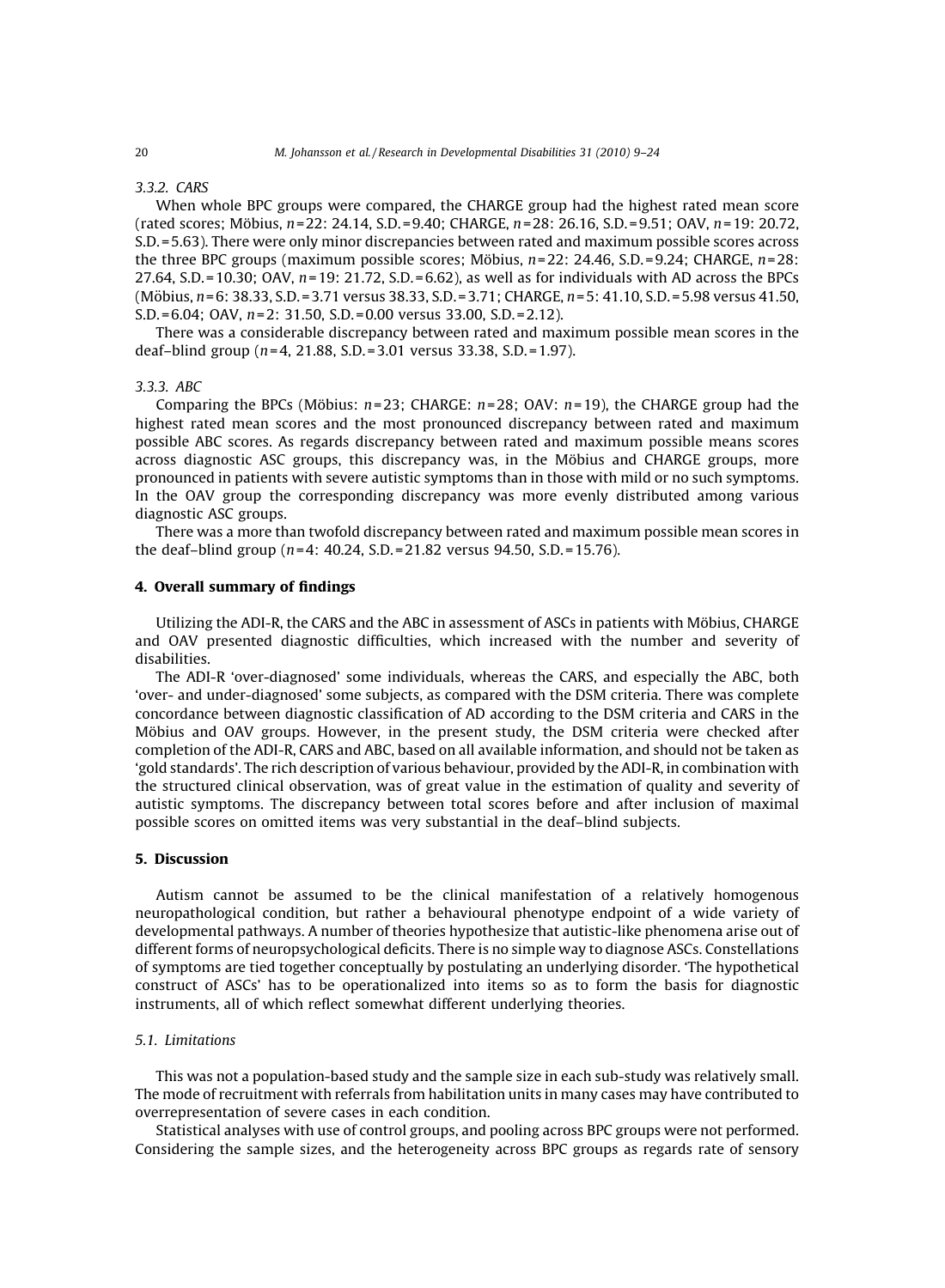deficits and cranial nerve dysfunction, as well as of chronological and mental age, such analyses were beyond the scope of this report.

There is an inevitable problem of circularity when analysing the discriminant validity of different autism diagnostic instruments, the present study being no exception in that the DSM Checklists were completed after the completion of the diagnostic interview and the rating scales. However, until there is an independent diagnostic measure for autism this 'circularity problem' cannot be overcome.

### 5.2. Applicability of instruments and individual items

Symptoms caused by other disabilities than ASCs, e.g. sensory deprivation, and resembling symptoms in ASCs may be *misinterpreted as symptoms of ASCs*, and vice versa. Further, since current autism diagnostic instruments assess concepts of behaviour, which in themselves require certain abilities to be present, there is a risk that deviant behaviours in ASCsmight not be recognized in individuals with severe dysfunctions (i.e. unusual interest in auditory stimuli in a child with hearing impairment).

The neuropsychiatric assessments were complicated by the fact that the applicability of several ADI-R, CARS and ABC items was in doubt. Furthermore, neither the ADI-R nor the CARS scoring instructions were designed considering of normal/deviant development in individuals with sensory impairments.

Decisions about omission of items were often complicated. None of the instruments used provide clear directions for when specific items should be considered as 'not applicable' in disabilities such as in these BPCs. Neither the CARS nor the ABC provide any bases for distinction between 'not applicable because of disability' and 'not occurring'. Codes for 'not applicable because of disability' and 'not occurring' are given the same numerical values in the ADI-R algorithm. Further, the degree of hearing/ visual impairment may be difficult to establish in multiply disabled individuals. [Widen and Keener](#page-15-0) [\(2003\)](#page-15-0) pointed out the inability of infants (and hence individuals with PMR and autism, our note) to actively participate in providing an audiogram. [Jacobsen, Magnussen, and Smith \(1997\)](#page-14-0) discovered 'hidden visual capabilities' in deaf–blind multiply disabled people, when visual acuity was measured with a method, not requiring perceptual recognition, language skills or coordinated manual responses. Individuals with colobomas and microcornea (as in CHARGE/OAV, our note) often have better visual function than their clinical appearance suggests, even when the macula is involved ([Hornby, Adolph,](#page-14-0) [Gilbert, Dandona, & Foster, 2000\)](#page-14-0). Therefore, decisions about omission of items and applicability of scoring instructions had to be evaluated separately in each case and, to a considerable degree, be based on parental knowledge of the child.

ADI-R and CARS items are dealing with broader concepts than ABC items (for instance several more narrow ABC items under the Sensory sub-section versus only one ADI-R and CARS item, respectively, concerned with unusual reactions to sensory stimuli in general), and there was a trend for ABC items to be more frequently omitted than ADI-R and CARS items [\(Tables 3–5](#page-6-0)). Thus, the interviewers were able to consider alternative aspects of the skills/behaviours when scoring ADI-R and CARS items. Further, the ADI-R provides a special algorithm for non-verbal individuals, meaning that ADI-R items dealing with verbal language did not have to be omitted. In contrast, as regards the CARS and ABC, verbal communication items were omitted in several hearing impaired patients. The Language subsection accounted for a major part of omitted ABC items in all the BPC groups. Thus, the ADI-R may be a better instrument in the hearing impaired, who do not have sign language, as well as in other mute individuals. Miranda-Linné [and Melin \(1997\)](#page-15-0) speculated that ABC items concerned with expressive language might be weighted to heavily in regard to both the Language subscale and the total ABC score, since greater pathology scores are provided to verbal individuals than to mute.

Considering the substantial discrepancy between rated and maximum possible scores in the deaf– blind individuals, it would seem that the applicability of current autism diagnostic instruments is highly questionable in individuals who are deaf and blind.

The rationale for the more frequent omission of ADI-R Social domain items in the Möbius group, as compared to the CHARGE/OAV groups, is probably a more restrictive approach in omission of items dealing with concepts influenced by visual impairment, since vision theoretically may affect all aspects of social interaction, whereas it is possible to define more exactly which items are concerned with concepts which could be affected by facial nerve/gaze paresis.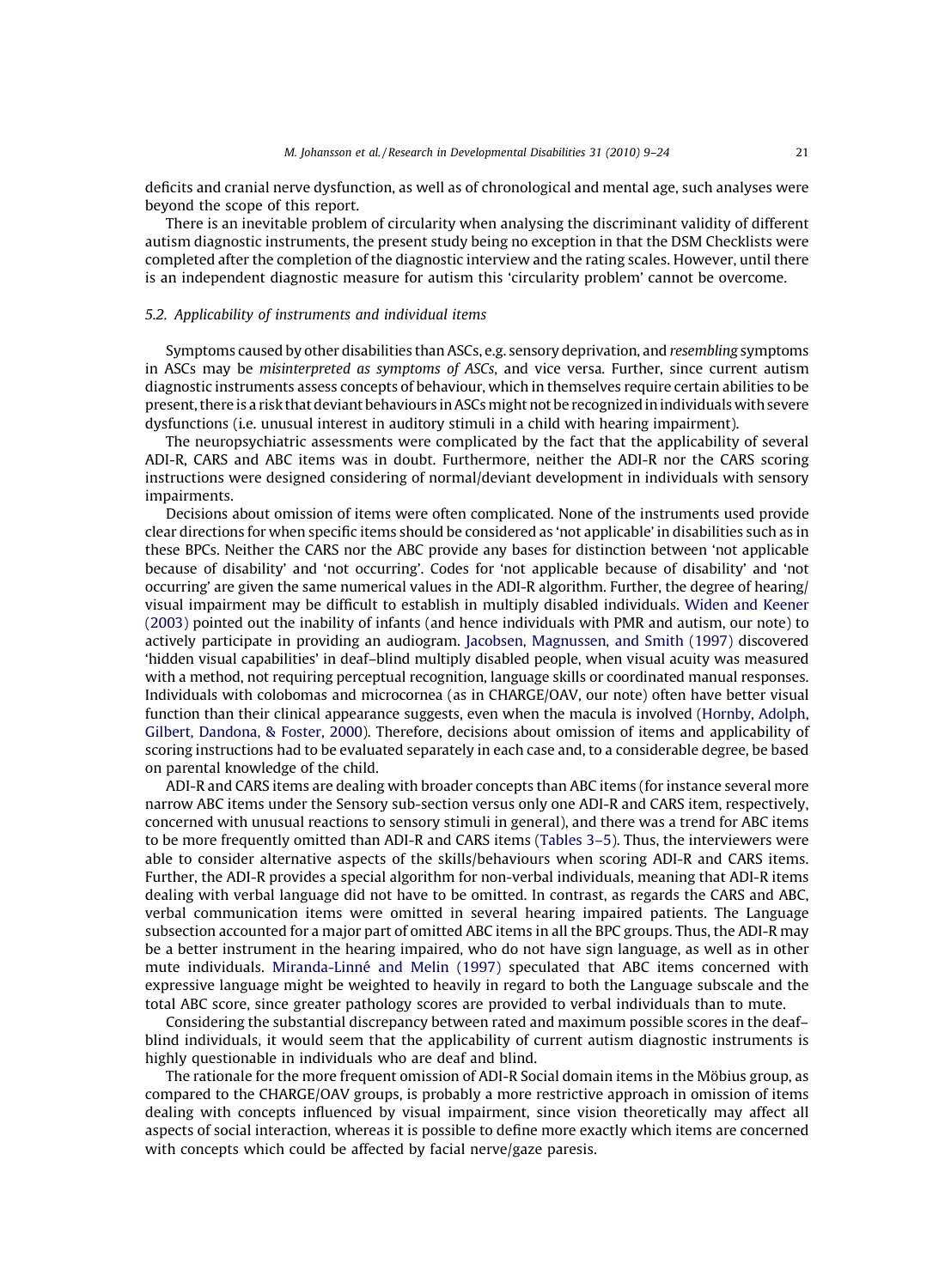<span id="page-13-0"></span>Conversely, CARS and ABC items had to be omitted more frequently in patients with CHARGE and OAV than in Möbius. The ABC does not comprise any item concerned with facial expressions, and the CARS has only one item dealing with non-verbal communication.

Although previously shown to produce reliable and valid data in individuals without severe sensory impairments, in subjects with such problems, there is no safe way to establish whether autism diagnostic instruments are measuring 'autistic symptoms', i.e. effect indicators of specific neurological disturbances in ASCs, or 'autistic-like features', i.e. causal indicators, defining an 'autistic-like syndrome' rather than being defined by it. Thus, one might argue against the diagnoses of ASCs to describe the patients in our study groups. However, current diagnostic systems (the DSM-IV/ICD-10 criteria) do not provide any criteria for excluding/classifying the diagnoses of ASCs as secondary in the presence of sensory deficits (or other neurological problems).

It may be that perceptual handicaps are not sufficient to explain autistic-like syndromes in the visually/hearing impaired, but nevertheless are important when acting in concert with other factors, such as brain damage. If we extend the problem of diagnosing ASCs in individuals with severe sensory impairments to its most extreme, we end up calling the construct validity of the theoretical model for autism, into question. Under such circumstances, perhaps the most robust way to assess the validity in the diagnostic process would be an empirical approach relying on 'a full descriptive clinical picture'. Structured investigator-based interviews, such as the ADI-R, provides an attempt to merge the advantages of psychometrically sound tests and the full clinical information obtained from conversational interchange with the parents. However, the ADI-R is designed for diagnostics of 'classic autism' according to a categorical conceptualization based on the ICD-10/DSM-IV criteria and provides no cut-off scores for milder ASCs. Nevertheless, the interview yielded rich descriptions of behaviour, which in many instances were compatible with milder ASCs, although the ADI-R cut-off scores were not exceeded.

#### 5.3. Clinical implications

Awareness of the fact that ASCs occurs frequently, at least in some subgroups of children with visual and hearing impairment, is important in the habilitation care of these groups. The parents of several children with sensory impairments in our series, who were diagnosed with ASCs, reported that educational methods, successful with other visually/hearing impaired children, were relatively unsuccessful with their children. We would like to stress that failure to recognize autism in a child with severe sensory impairments frequently results in providing services for that child designed for the hearing/visually impaired. Such services may fail to recognize autistic symptoms masked by communication difficulties related to visual/hearing deficits, which in turn may create a situation where the needs of the child, as they relate to autism, are not met.

### 6. Conclusions

Since statistical analyses were not performed due to small numbers, our data constitute a descriptive report on difficulties in diagnostics of ASCs in individuals with multiple disabilities, especially sensory impairments and cranial nerve palsies, an area previously practically unexplored. Use of an extensive battery of autism diagnostic instruments, including both observational schedules and parental interviews, and experienced clinicians judgement (preferably two independent clinicians) is essential. There is a need for further development of autism diagnostic instruments, which are rooted in knowledge of normal/deviant development in children with sensory impairments.

#### References

Amaya, L. G., Walker, J., & Taylor, D. (1990). Möbius syndrome: A study and report of 18 cases. Binocular Vision Quarterly, 5, 119–132. American Psychiatric Association. (1987). Diagnostic and Statistical Manual of Mental Disorders (3rd ed., rev.) (DSM-III-R). Washington, DC: APA.

American Psychiatric Association. (1994). Diagnostic and Statistical Manual of Mental Disorders (4th ed., rev.) (DSM-IV). Washington, DC: APA.

Bandim, J. M., Ventura, L. O., Miller, M. T., Almeida, H. C., & Costa, A. E. (2003). Autism and Möbius sequence: An exploratory study of children in northeastern Brazil. Arquiros de Neuro-Psiquiatria, 61(2A), 181–185 doi: 10.1590/S0004-282X2003000200004.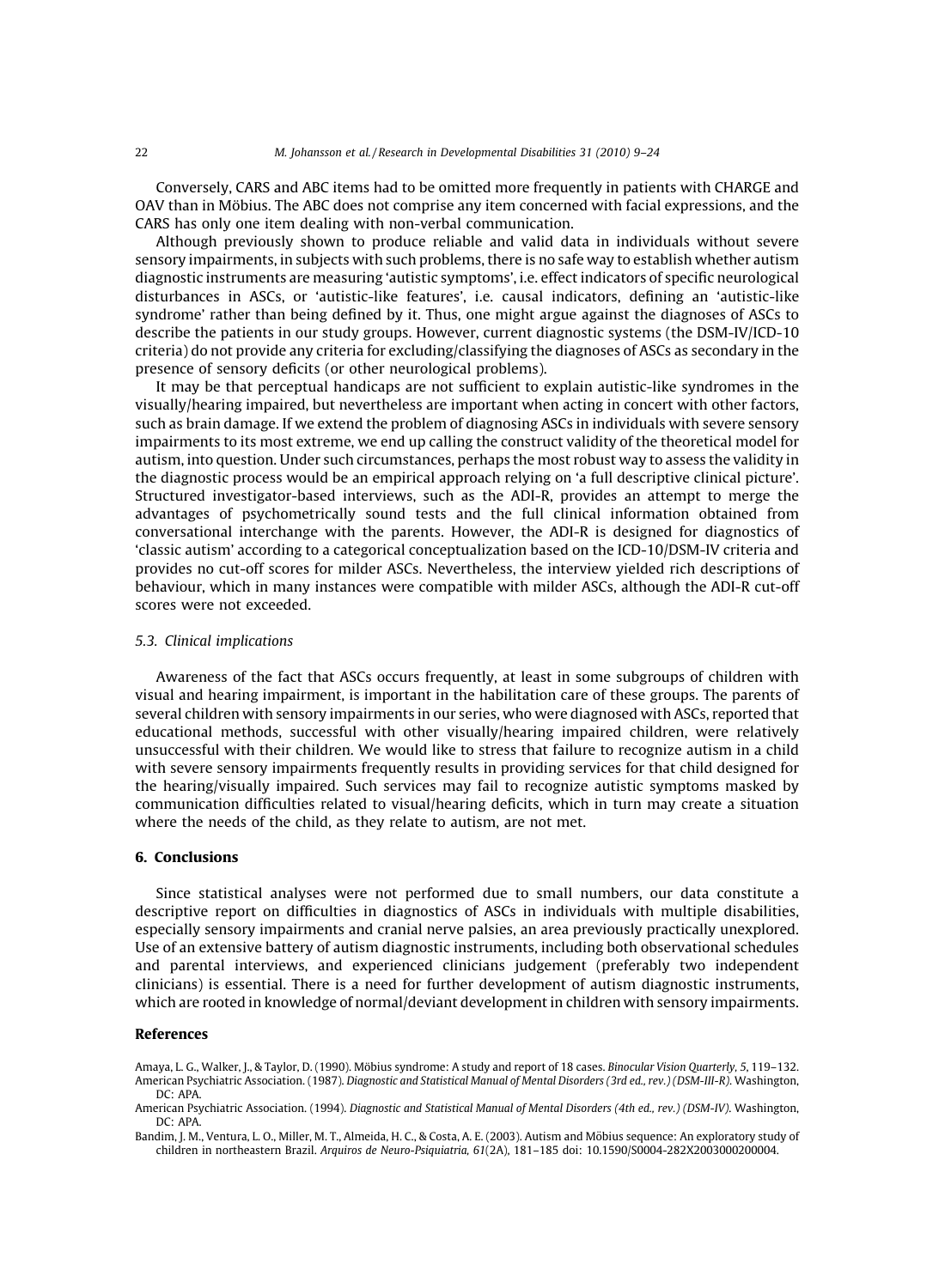- <span id="page-14-0"></span>Barton, M., & Volkmar, F. (1998). How commonly are known medical conditions associated with autism? Journal of Autism and Developmental Disorders, 28(4), 273–278. Retrieved from [http://www.springerlink.com.](http://www.springerlink.com/)
- Brieger, P., Bartel-Friedrich, S., Haring, A., & Marneros, A. (1998). Oculo-auriculo-vertebral spectrum disorder (Goldenhar ''syndrome'') coexisting with schizophreniform disorder. Journal of Neurology, Neurosurgery, and Psychiatry, 65, 135–136 doi: 10.1136/jnnp.65.1.135.
- Brown, R., Hobson, R. P., Lee, A., & Stevenson, J. (1997). Are there ''autistic-like'' features in congenitally blind children? Journal of Child Psychology and Psychiatry, 38(6), 693–703, doi: 10.1111/j.1469-7610.1997.tb01696.x.
- Carvill, S., & Marston, G. (2002). People with intellectual disability, sensory impairments and behaviour disorder: A case series. Journal of Intellectual Disability Research, 46, 264–272, doi: 10.1046/j.1365-2788.2002.00400.x.
- Daneshi, A., & Hassanzadeh, S. (2007). Cochlear implantation in prelingually deaf with additional disability. The Journal of Laryngology & Otology, 121(7), 635–638 doi: 10.1017/S0022215107005051.
- Davenport, S. L., Hefner, M. A., & Mitchell, J. A. (1986). The spectrum of clinical features in CHARGE syndrome. Clinical Genetics, 29(4), 298–310 doi: 10.1111/j.1399-0004.1986.tb01258.x.
- Donaldson, A. I., Heavner, K. S., & Zwolan, T. A. (2004). Measuring progress in children with autism spectrum disorder who have cochlear implants. Archives of Otolaryngology - Head & Neck Surgery, 130, 666-671. Retrieved from [http://www.archoto.com.](http://www.archoto.com/)
- Ek, U., Fernell, E., Jacobson, L., & Gillberg, C. (1998). Relation between blindness due to retinopathy of prematurity and autistic spectrum disorders: A population-based study. Developmental Medicine and Child Neurology, 40, 297–301.
- Fazzi, E., Rossi, M., Signorini, S., Bianchi, P. E., & Lanzi, G. (2007). Leber's congenital amaurois: Is there an autistic component? Developmental Medicine and Child Neurology, 49, 503–507 doi: 10.1111/j.1469-8749.2007.00503.x.
- Fehlow, P., & Walther, F. (1990). Okulo-aurikulo-vertebrale Dysplasie mit sozialer Fehlentwicklung. Pediatrie und Grenzgebiete, 29, 319–324 (Article in German).
- Fernell, E., Olsson, V., Karlgren-Leitner, C., Norlin, B., Hagberg, B., & Gillberg, C. (1999). Autistic disorders in children with CHARGE association. Developmental Medicine and Child Neurology, 41, 270–272 doi: 10.1111/j.1469-8749.1999.tb00597.x.

Fraiberg, S. (1977). Insights from the blind. London: Souvenir Press.

- Giannini, A. J., Tamulonis, D., Matthew, C., Giannini, J. D., Loiselle, R. H., & Spirtos, G. (1984). Single case study. Defective response to social cues in Möbius syndrome. The Journal of Nervous and Mental Disease, 172, 174-175.
- Gillberg, C., & Coleman, M. (2000). The neurology of autism. In M. C. O. Bax & H. Hart (Eds.), The biology of the autistic syndromes (pp. 291–309). London: Cambridge University Press.
- Gillberg, C., & Steffenburg, S. (1989). Autistic behaviour in Möbius syndrome. Acta Paediatrica Scandinavica, 78, 314–316.
- Gillberg, C., & Winnergård, I. (1984). Childhood psychosis in a child with Möbius syndrome. Neuropediatrics, 15(3), 147-149.
- Gorlin, R. J., Cohen, M. M., Jr., & Hennekam, R. C. M. (2001). Syndromes of the head and neck (4th ed.). New York: Oxford University Press.
- Griffiths, R. (1970). The abilities of young children: A study in mental measurement. London: University of London Press.
- Hartshorne, T. S., & Cypher, A. D. (2004). Challenging behavior in CHARGE syndrome. Mental Health Aspects of Developmental Disabilities, 7(2), 41–52.
- Hartshorne, T. S., Grialou, T. L., & Parker, K. R. (2005). Autistic-like behavior in CHARGE syndrome. American Journal of Medical Genetics, 133(3), 257–261 doi: 10.1002/ajmg.a.30545.
- Hobson, R. P. (1993). Through feeling and sight to self and symbol. In U. Neisser (Ed.), The perceived self: Ecological and interpersonal sources of self-knowledge (pp. 254–279). Cambridge: Cambridge University Press.
- Hornby, S. J., Adolph, S., Gilbert, C. E., Dandona, L., & Foster, A. (2000). Visual acuity in children with Coloboma. Ophtalmology, 107(3), 511–520.
- Jacobsen, K., Magnussen, S., & Smith, L. (1997). Hidden visual capabilities in mentally retarded subjects diagnosed as deaf–blind. Vision Research, 37(20), 2931–2935. Retrieved from [http://www.sciencedirect.com](http://www.sciencedirect.com/).
- Johansson, M., Billstedt, E., Danilesson, S., Strömland, K., Miller, M., Granström, G., et al. (2007). Autism spectrum disorders and underlying brain mechanisms in the oculoauriculovertebral spectrum. Developmental Medicine and Child Neurology, 49, 280–288 doi: 10.1111/j.1469-8749.2007.00280.x.
- Johansson, M., Råstam, M., Billstedt, E., Danielsson, S., Strömland, K., Miller, M., et al. (2006). Autism spectrum disorders and underlying brain pathology in CHARGE association. Developmental Medicine and Child Neurology, 48, 40–50 doi: 10.1017/ S0012162206000090.
- Johansson, M., Wentz, E., Fernell, E., Strömland, K., Miller, M. T., & Gillberg, C. (2001). Autistic spectrum disorders in Möbius sequence: A comprehensive study of 25 cases. Developmental Medicine and Child Neurology, 43, 338–345 doi: 10.1111/j.1469- 8749.2001.tb00214.x.
- Jure, R., Rapin, I., & Tuchman, R. F. (1991). Hearing impaired autistic children. Developmental Medicine and Child Neurology, 33, 1062– 1072 doi: 10.1111/j.1469-8749.1991.tb14828.x.
- Krug, D. A., Arick, J., & Almond, P. (1980). Behaviour Checklist for identifying severely handicapped individuals with high levels of autistic behaviour. Journal of Child Psychology and Psychiatry, 21, 221–229.
- Landgren, M., Gillberg, C., & Strömland, K. (1992). Goldenhar syndrome and autistic behaviour. Developmental Medicine and Child Neurology, 34, 999–1005 doi: 10.1111/j.1469-8749.1992.tb11405.x.
- Larrandaburu, M., Schuler, L., Ehlers, J. A., Reis, A. M., & Silveira, E. L. (1999). The occurrence of Poland and Poland-Möbius syndromes in the same family: Further evidence of their genetic component. Clinical Dysmorphology, 8(2), 93–99.
- Lord, C., Rutter, M., & Le Couteur, A. (1994). Autism Diagnostic Interview-Revised: A revised version of a diagnostic interview for caregivers of individuals with possible pervasive developmental disorders. Journal of Autism and Developmental Disorders, 24(5), 659–685. Retrieved from [http://www.springerlink.com.](http://www.springerlink.com/)
- Lord, C., Riss, S., Lambrecht, L., Cook Jr., E. H., Leventhal, B. L., DiLavore, P. C., et al. (2000). The Autism Diagnostic Observation Schedule-Generic: A standard measure of social and communication deficits associated with the spectrum of autism. Journal of Autism and Developmental Disorders, 30(3), 205–223. Retrieved from [http://www.springerlink.com](http://www.springerlink.com/).
- Meadow, K. P. (1981). Burnout in professionals working with deaf children. American Annals of the Deaf, 126(1), 13–22.
- Meyerson, M. D., & Foushee, D. R. (1978). Speech language and hearing in Möbius syndrome: A study of 22 patients. Developmental Medicine and Child Neurology, 20, 357–365 doi: 10.1111/j.1469-8749.1978.tb15225.x.